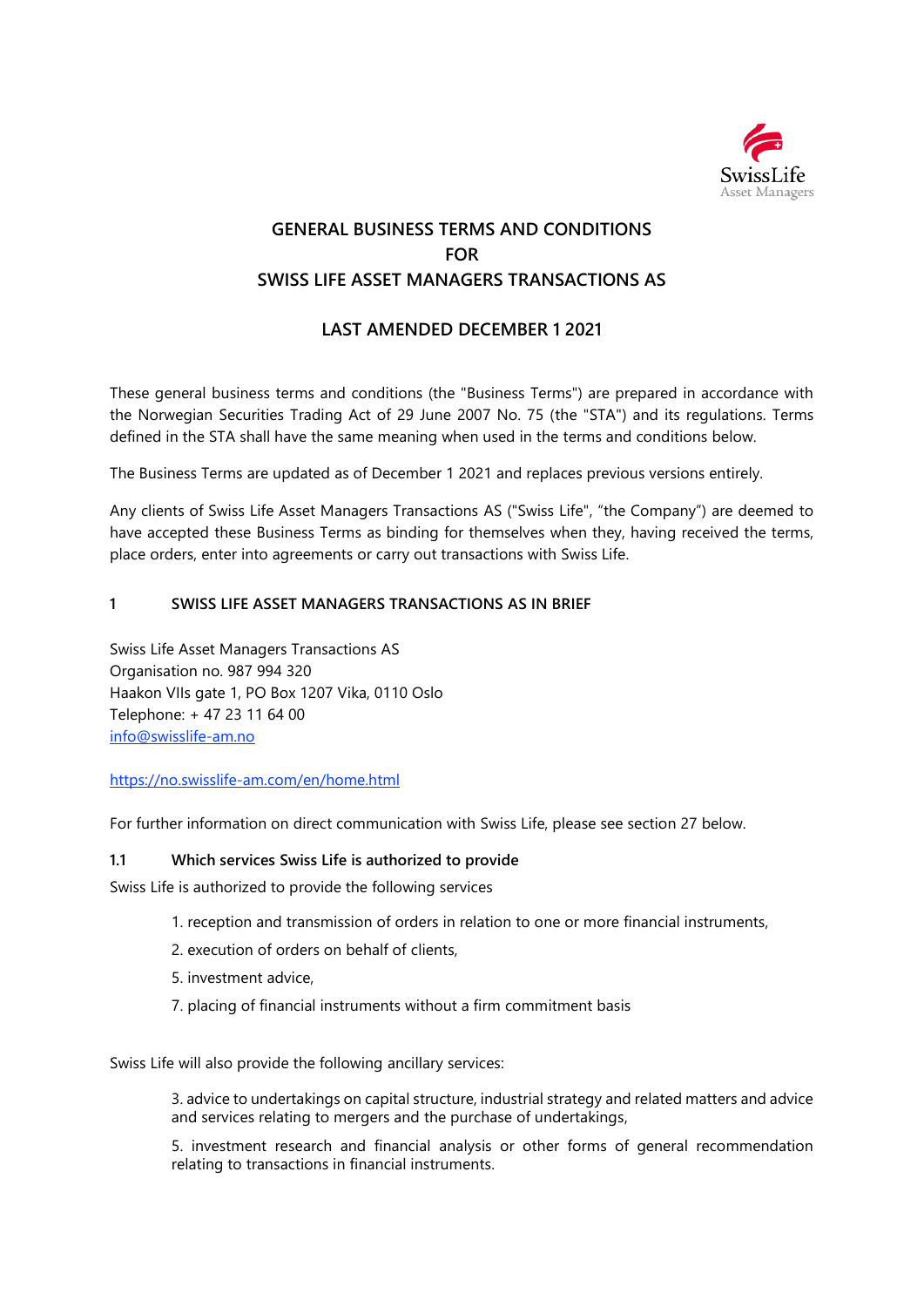### **1.2 Investment Advice**

Swiss Life is licensed to provide investment advice. The company's investment advice is provided on a non-independent basis in relation to the STA. Further information about the provision of investment advice is included in the Client Agreement entered into when a client relationship is established.

### **2 SUPERVISORY AUTHORITY**

Swiss Life AS is under supervision of the Financial Supervisory Authority of Norway (the "Financial Supervisory Authority").

# **3 THE SCOPE OF THE GENERAL BUSINESS TERMS**

The Business Terms apply to Swiss Life investment services and related services as well as services regarding transactions in financial instruments. The Business Terms also apply to shares in limited partnerships (KS), general partnerships (ANS), internal partnerships (IS) and similar entities unless otherwise expressly stated.

In these Business Terms, the "Client" shall mean any investor, shareholder, co-owner, principal, counterparty etc. standing in a legal relationship with Swiss Life due to Swiss Life investment services or similar activities.

The "Principal" shall mean the issuer company, another company or persons who has entered into management agreements with the Swiss Life with the aim that Swiss Life will assist the person concerned in the arrangement of issuance of financial instruments and/or shares in KS, ANS, IS and similar companies, or by purchase or sale of companies or businesses/Corporate Finance activities.

Any Client, including Principals, is initially comprised by the STA provisions on investor protection, but the extent of investor protection depends on whether the Client/Principal is classified as a nonprofessional client, professional client or eligible counterparty.

The following circumstances may initiate the entering into a separate agreement or an additional agreement:

- 1. services in connection with placing of financial instruments or other instruments or offers and services in connection with mergers and acquisitions (Project Agreement)
- 2. trading and settlement in connection with the arrangement of corporate financing

The Business Terms apply in addition to the specific agreements entered into between Swiss Life and the Client. In case of conflict between such agreements as mentioned in the previous section and the Business Terms, the agreements shall prevail.

In addition to the above mentioned, the services referred to in section 1.1. may be regulated by the STA, the Private Limited Companies Act and the Public Limited Companies Act, the Companies Act, the Sale of Goods Act, the Contracts Act with regulations and other relevant legislation.

Swiss Life is also obliged to follow the rules of good business conduct pursuant the to the STA. Swiss Life also has internal guidelines to ensure that ethical standards are followed and that conflicts of interest are sought to be prevented.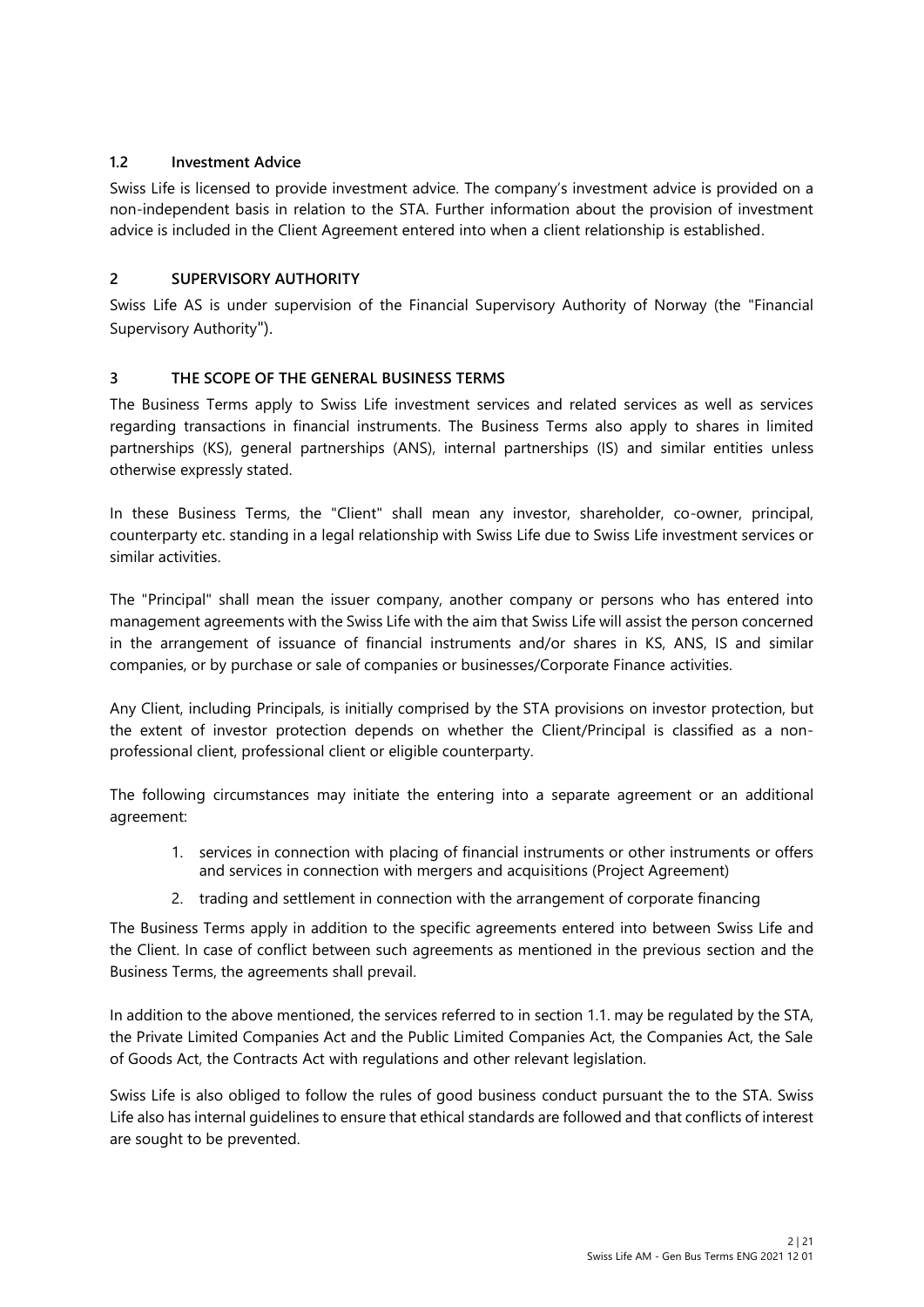# 4 **RECORDING OF INVESTMENT SERVICES BY PHONE AND DOCUMENTATION OF COMMUNCATION THROUGH OTHER ELECTRONIC COMMUNUNCATION CHANNELS**

Swiss Life will record all telephone conversations and store all electronic communication related to the provision of investment services, including orders and indications on purchase, sale or subscription of financial instruments and telephone conversations or communication where the intention is to provide such investment services. Swiss Life will refrain from executing orders or indications given on telephones that are not recorded. Telephone recordings and other documentation for agreements, orders and indications given to Swiss Life through other channels and other devices, will also be stored by Swiss Life. For physical meetings where investment services are provided, Swiss Life will store and keep minutes from the meeting electronically.

Telephone recordings, SMS messages, e-mails etc. will be stored for a period stipulated by prevailing law, calculated from the contract date etc., and will normally be deleted following the expiry of the mandatory storage period. Telephone recordings of conversations with the individual client may be traced by searching, among other things, for the time of the call, the telephone number called and the relevant Swiss Life employee. Swiss Life may be ordered to hand the telephone recordings and other stored information over to public authorities and others that may so demand pursuant to the law. Documentation of communication through other communication channels than telephone will be stored in accordance with applicable law by Swiss Life when investment services are provided.

Swiss Life may on request from the Client make telephone conversations and other documentation available for the Client. Further information available upon request to the company.

Processing of personal data is addressed in Section 30 below.

### **5 CLIENT CLASSIFICATION**

According to the STA, Swiss Life is required to classify its Clients into client categories, respectively, nonprofessional and professional clients, including eligible counterparties. There are provisions in the STA and regulations on how categorization shall be dealt with. Swiss Life will inform all Clients about their classification.

The classification is of importance for the extent of the client protection. There are stricter requirements for, amongst others, information and reporting to Clients classified as non-professionals than for Clients classified as professionals. Furthermore, pursuant to the STA, Swiss Life is obligated to collect information about Clients to evaluate if the service and/or the financial instruments are fit and/or appropriate for the Client, in regulations referred to as suitability test and appropriateness test. Classification is of importance for the scope of these tests and the assessment of what will be the "best execution" when trades are executed for the Client, see section 8.3.3.

The Client may request Swiss Life to change the client classification. For Professional clients that request to be classified as non-professional, Swiss Life has to approve such change, and an agreement must be entered into by the parties. Non-professional clients requesting to be classified as professional must meet certain legal requirements. More Information on such reclassification and the consequences of such can be obtained by request to Swiss Life.

### **6 CLIENTS' RESPONSIBILITY FOR INFORMATION GIVEN TO SWISS LIFE, POWER OF ATTORNEYS ETC.**

In order to meet legal requirements for "Know Your Client" (KYC) pursuant to Anti Money Laundering regulation, and suitability and appropriateness tests pursuant to STA, Swiss Life is obligated to obtain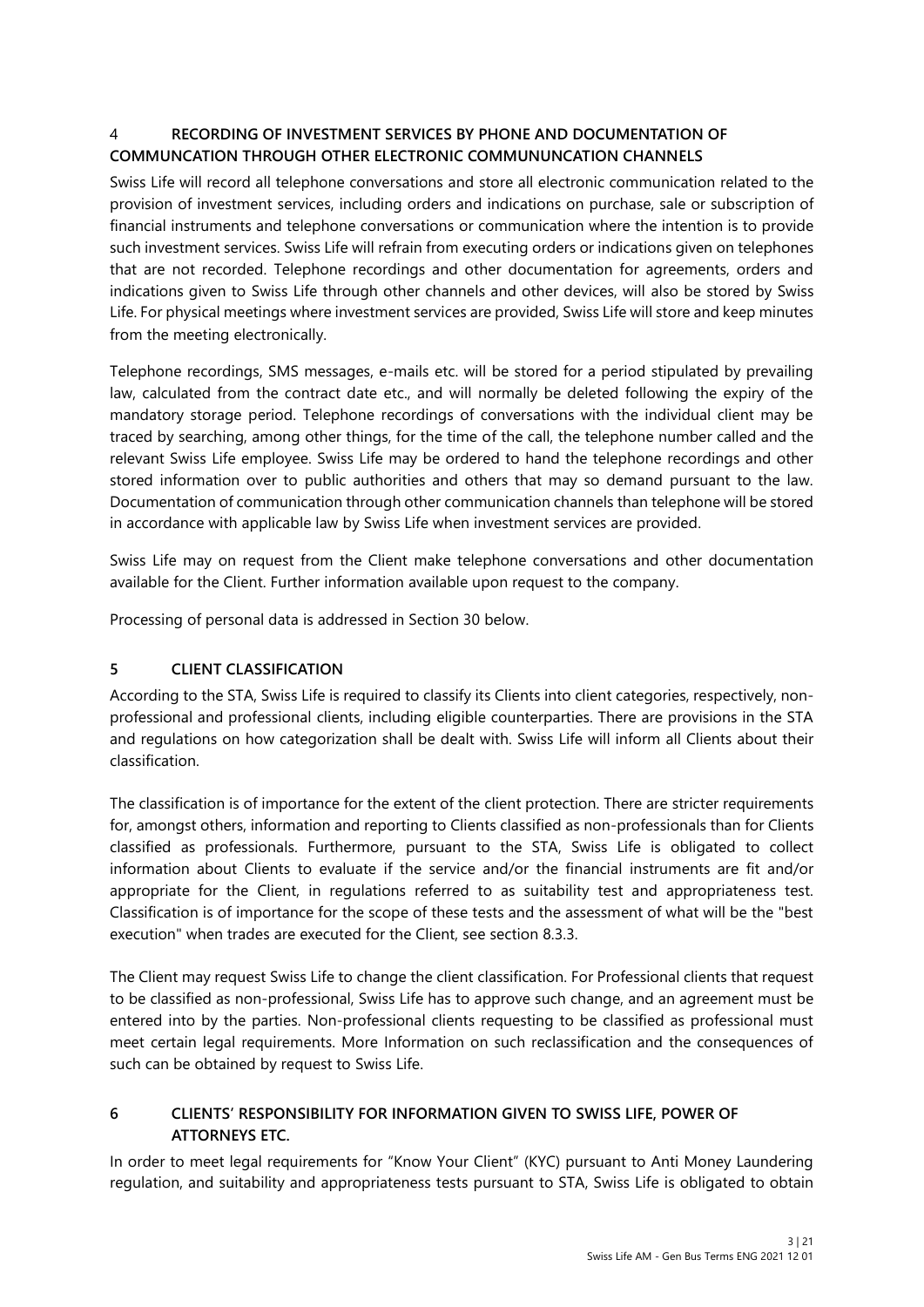and maintain updated information about the Client. Information collection is also performed in order to meet the informational requirements pursuant to  $FATCA<sup>1</sup>$  and  $CRS<sup>2</sup>$  reporting pursuant to multilateral agreements Norway has entered into.

The Client must when establishing a Client relationship provide personal number/organizational number/ LEI<sup>3</sup> (if requested), address, tax residence/jurisdiction, telephone number, electronic addresses, owners and beneficial owners of legal entities, and persons with power of attorneys. Physical persons are required to provide their citizenship.

The Client shall provide bank account numbers and, if so requested, securities' registry accounts, including name of the account holder(s) and beneficial owners.

The Client undertakes to provide Swiss Life with adequate and accurate information about their own financial situation, investment experience and investment objectives relevant to the required services and financial instruments/products (including shares in general partnerships, KS or IS). Such information is required in order for the Company to operate in the best interest of the Client and advice on financial instruments regarding the Clients' purchase, sale or retention of such financial instruments. When providing the investment advice, Swiss Life is required to issue a suitability report to non-professional clients. The suitability report will be forwarded to the Client subsequent to the order for the Client if the investment advice is performed through remote communication.

The Client also undertakes to inform Swiss Life of any significant changes in the information previously provided.

The Client acknowledges that Swiss Life is entitled to base its assessment of whether the service or financial instrument/product (including shares in general partnerships, KS or IS) is suitable or appropriate for the Client on the information provided by the Client, and will in general not conduct its own investigations. The Client also acknowledges, however, that Swiss Life has the right to perform its own investigations in order to make sure that the provided information is reliable.

Furthermore, the Client acknowledges that in case Swiss Life is not given sufficient information, Swiss Life may not determine whether the service or financial instrument/product (including shares in general partnerships, KS or IS) is appropriate or suitable for the Client. In respect of investment advisory, the Client will then be informed that the specific recommendation cannot be given. Compared to other investment services, the Client will in such cases be informed that the information submitted to Swiss Life is inadequate and that the service or product is to be regarded as inappropriate. If the Client, despite such warning, still wants the service or product, it may still be executed. Incomplete or insufficient information may reduce the Client's Investor Protection

The Client warrants that its own trading/instruction and settlement is in accordance with and within the permits and authorizations that may apply to the Clients trading in financial instruments or shares in general partnerships, KS or IS. At the request of Swiss Life, the Client shall evidence such permits and authorizations.

If the client is a foreign entity, Swiss Life reserves the right to, at the Client's expense, require a reasoned

<sup>&</sup>lt;sup>1</sup> Foreign Account Tax Compliance Act, regarding US Citizens and tax residents.

<sup>&</sup>lt;sup>2</sup> Common Reporting Standard, regarding Citizens and tax residents of countries ratified the CRS agreement, primarily OECD countries.

<sup>&</sup>lt;sup>3</sup> Legal Entity Identifier.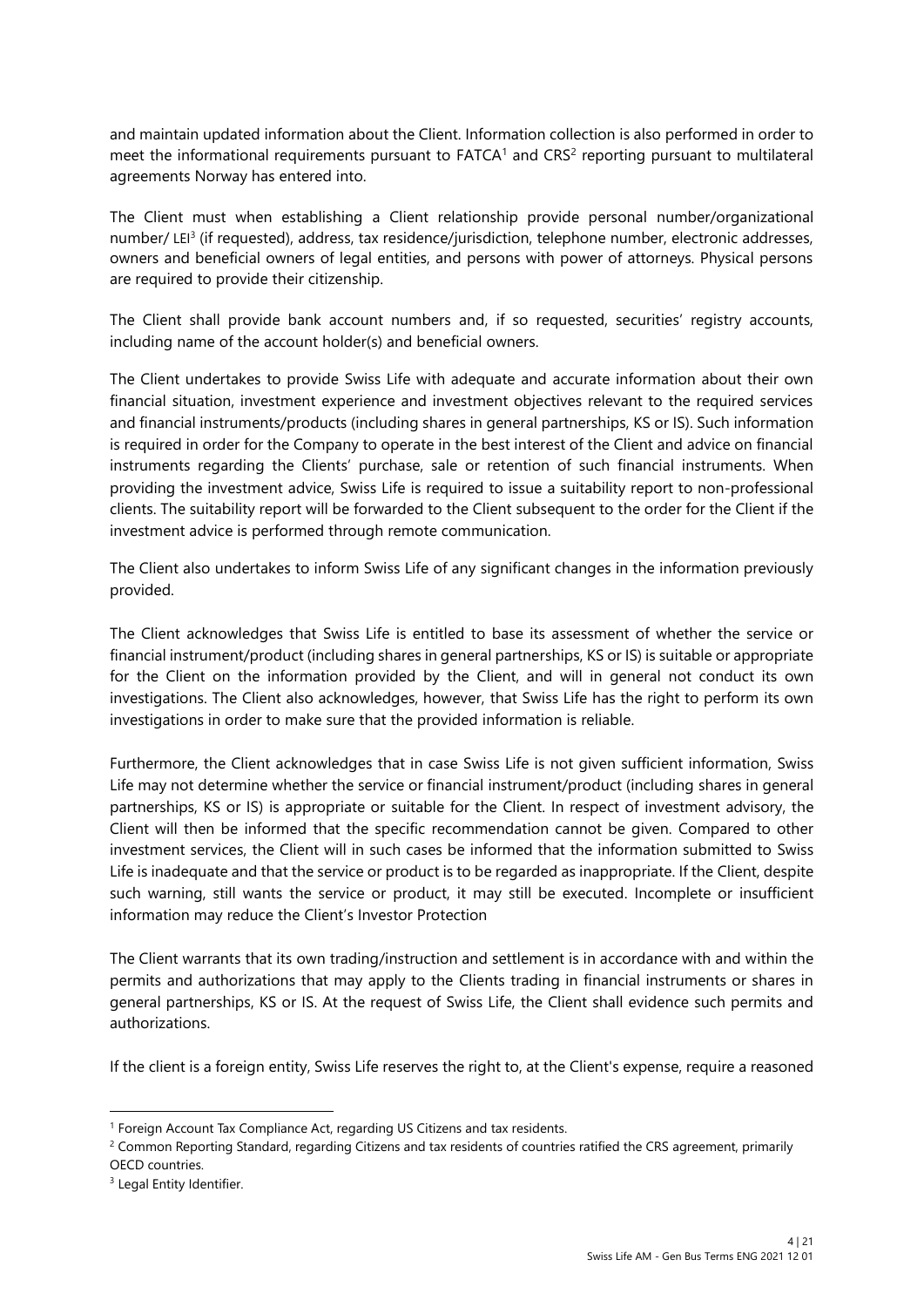legal opinion on the Clients permits and authorizations to enter into the specific trade.

The Client shall give Swiss Life an overview of the person or persons that may place orders, execute trades, enter into other agreements relating to financial instruments/products (including shares in general partnerships, KS or IS) or that are authorized to accept trades on behalf on the Client. Trade or acceptances from these persons are binding on the Client unless Swiss Life was not in good faith with respect to the authorizations of the specific persons. The Client is at all times responsible to keep Swiss Life updated with respect to whom may place orders or accept a trade for the Client. Swiss Life will not accept authorizations that specify limits for the individual Client's trading, unless this is previously agreed in writing. The Client undertakes to ensure that the assets and financial instruments that are subject to the individual assignment is free from encumbrances of any kind, such as mortgages, security interests (liens), arrests, etc. The same applies to cases in which the Client act as an agent for a third party.

The above mentioned provisions on the Client's liability shall apply correspondingly to the relationship between Swiss Life and the Client relating to shares in KS, ANS, IS and similar entities.

If the Client when placing an order has informed that the funds shall be registered to a VPS-account connected to a Share savings account (Norwegian: Aksjesparekonto – "ASK"), the Client is bound by the order also when the financial instruments is not included in the ASK-universe, and as such will not be registered on such account.

#### **7 THE CLIENTS OWN RISK AND LIABILITY**

The Client acknowledges that investments and trading in financial instruments and related instruments, including shares in general partnerships, KS or IS are associated with the risk of loss. The value of the invested capital may increase or decrease. The value of the financial instruments or the shares in general partnerships, KS or IS partly depends on fluctuations in the financial markets. Historical developments and profits cannot be used as a reliable indicator of future development and profits of financial instruments and shares in general partnerships, KS or IS.

Financial instruments and other related instruments may have different levels of liquidity. Investment products arranged and offered by Swiss Life has a high inherent liquidity risk, i.e. the investments have normally a long investment horizon and expected realization may rang from 3 to 10 years onwards in time, and there will rarely be a liquid secondary market for such financial instruments.

For more detailed information on the characteristics of the various financial instruments and shares in general partnerships, KS or IS, as well as the risks associated with trading in various financial instruments or shares in general partnerships, KS or IS, reference is made to information published on Swiss Life's website. For each product, an Information Memorandum or similar will be prepared, and such material will be sent to the Client prior to Swiss Life's delivery of services to the Client if this is required.

The Client must evaluate the risk associated with that particular instrument/product and market.

The Client should refrain from investing and trading in financial instruments, shares in general partnerships, KS or IS and other related instruments if the Client does not understand the risks associated with such investments or trade. The Client is urged to seek the advice of Swiss Life and other relevant advisers and, if necessary, seek additional information in the market before making a decision.

All trades conducted after the Client has been advised by Swiss Life are done at the Client's own responsibility and at the Client's own discretion and decision. Swiss Life does not under any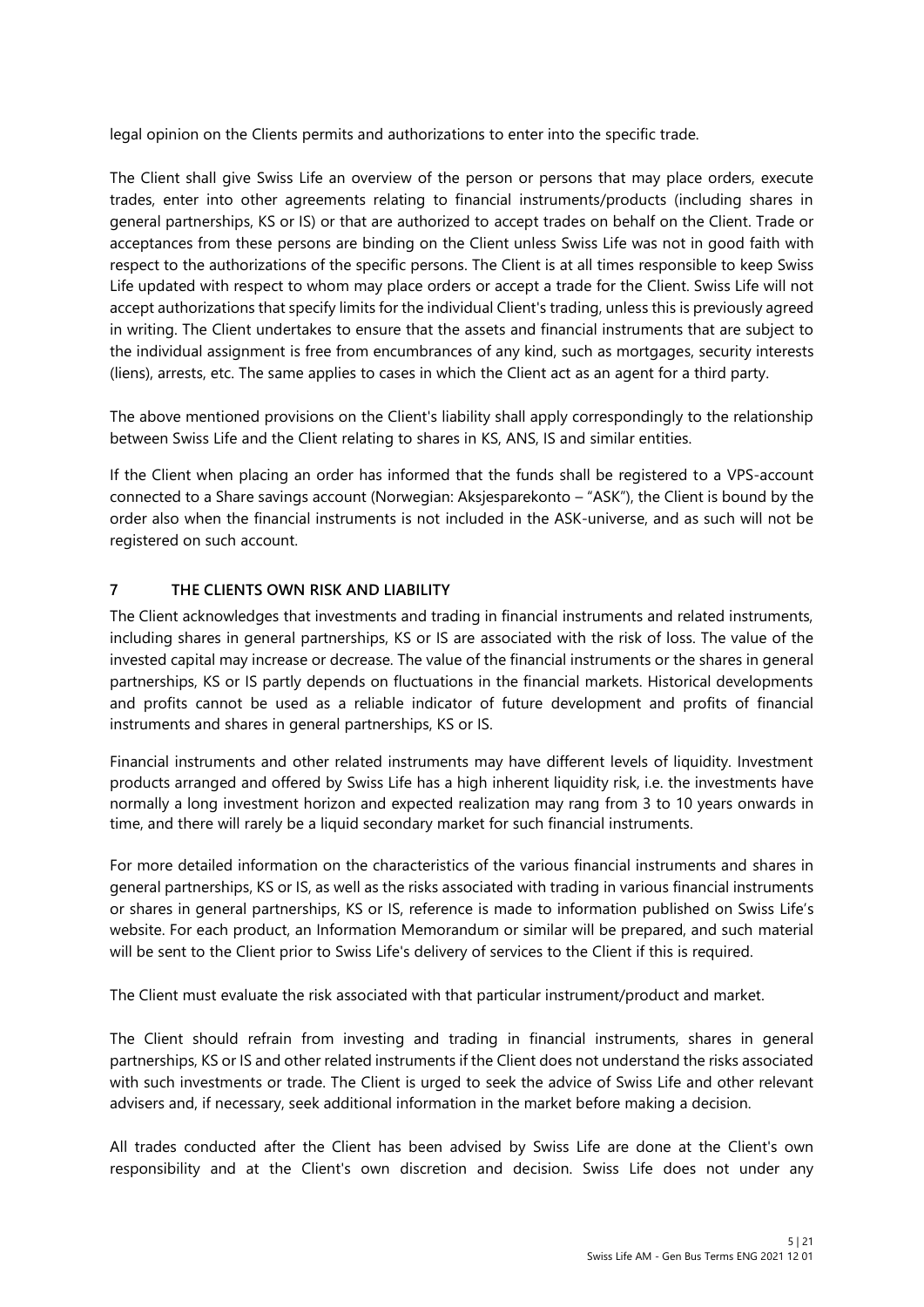circumstances accept responsibility for the advice given if the Client wholly or partially deviates from the advice given by Swiss Life. Swiss Life does not guarantee any specific outcome from a trade.

The Client is responsible to ensure that the Client complies with all applicable requirements stated in the law, the Business Terms and otherwise complies with the rules, terms and conditions that at any time apply to the individual trading system under which trades are made.

The Client must exercise a special responsibility to ensure that the activities of the Client do not conflict with the provisions of insider trading, market manipulation and good business practice.

#### **8 ORDERS AND ASSIGNMENTS**

#### **8.1 Arrangement and advise**

8.1.1 The legal relationship between Swiss Life and its Clients participating in arrangements of projects and issuances of financial instruments or other instruments .

The responsibility and role of Swiss Life in the arrangement of projects and issuances is governed by these Business Terms as well as by the laws applicable to of the particular placement.

Swiss Life does not offer active management, and thus the transactions carried out by the Client after obtaining advice from the Swiss Life happens at the Client's own discretion and decision.

Swiss Life will prepare prospectus, information memorandum or other subscription material for each placement. Swiss Life' liability for such material is governed by the provisions of section 18 of the Business Terms, unless otherwise provided in the subscription document.

Subscription in AS/ASA shall be subject to the provisions of the Private- and Public Limited Companies Act, in the minutes of the capital increase or in a separate subscription document/prospectus.

Subscription in other companies, including general partnerships, KS or IS are subject to the rules applicable for the company in question and specifically adapted procedures, normally by Swiss Life being authorized by the Client to sign the partnership agreement on behalf of the Client.

Swiss Life will send notifications of allocation to all Clients who have subscribed for and are allocated with financial instruments or partnership interests in general partnerships, KS or IS where Swiss Life is the arranger.

Swiss Life will not advance the Clients payment of the subscription amount. Subscription amounts received will be placed in a separate issuance-account or Client-account until the funds are transferred together to the issuing company. For certain products Swiss Life will ensure that third parties (usually a bank or other investment firms) draws the subscription amount from the Client's accounts to be transferred to the issuing company at a later stage, upon the Clients authorization.

Otherwise the Private Limited Companies Act/the Public Limited Companies Act/the Companies Act will apply, in respect of payment defaults, registration of the emission, invalidity objections etc.

#### 8.1.2 Conflict of interest

When Swiss Life is the arranger or advisor of issuances where Clients of Swiss Life participate, Swiss Life will ensure that both the Principal and the relevant Client is given a fair treatment. In such cases, Swiss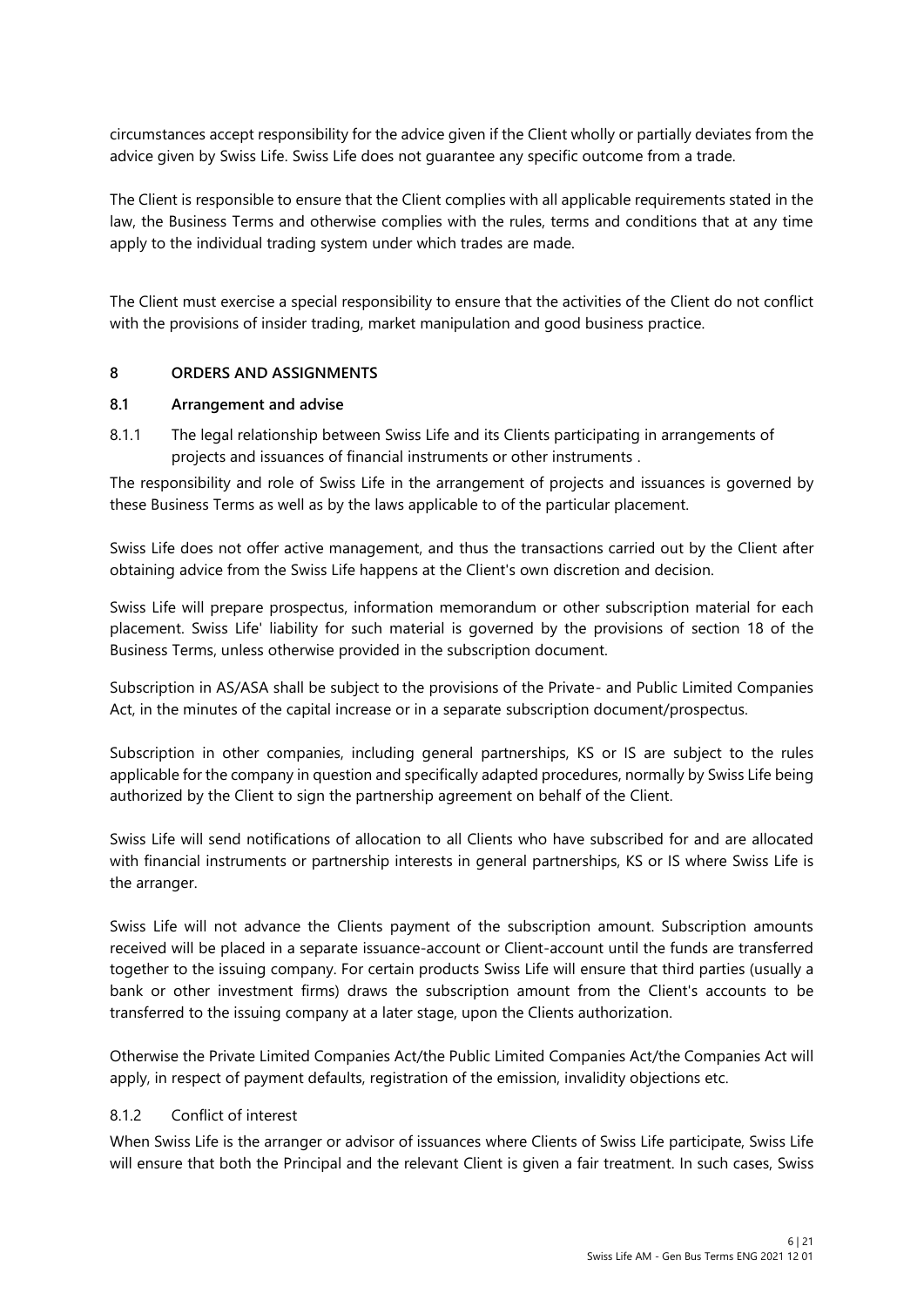Life will act as the engaged party of the issuer, but at the same time aspire to ensure that the Clients are given proper professional advice and that neither the Clients nor the Principal benefits at the expense of the other in an unjustifiable manner.

#### **8.2 Purchase and sale of businesses**

#### 8.2.1 The relationship with the principal

Swiss Life shall actively assist Principals and Clients in purchasing and selling of businesses (companies and businesses etc.) with an emphasis on counseling and "corporate finance" assistance to potential sellers.

The assignment shall be further regulated in an agreement between the Swiss Life and the Principal.

The principal agreement shall be entered into when the assignment is received by Swiss Life.

#### 8.2.2 Conflict of interest

Swiss Life shall inform both parties if the company assists both the buyer and seller in a transaction regarding sale of a business or a company.

Swiss Life will endeavor that all parties to a transaction receives a fair treatment and proper professional advice and is not benefited at the expense of another in an unjustifiable manner.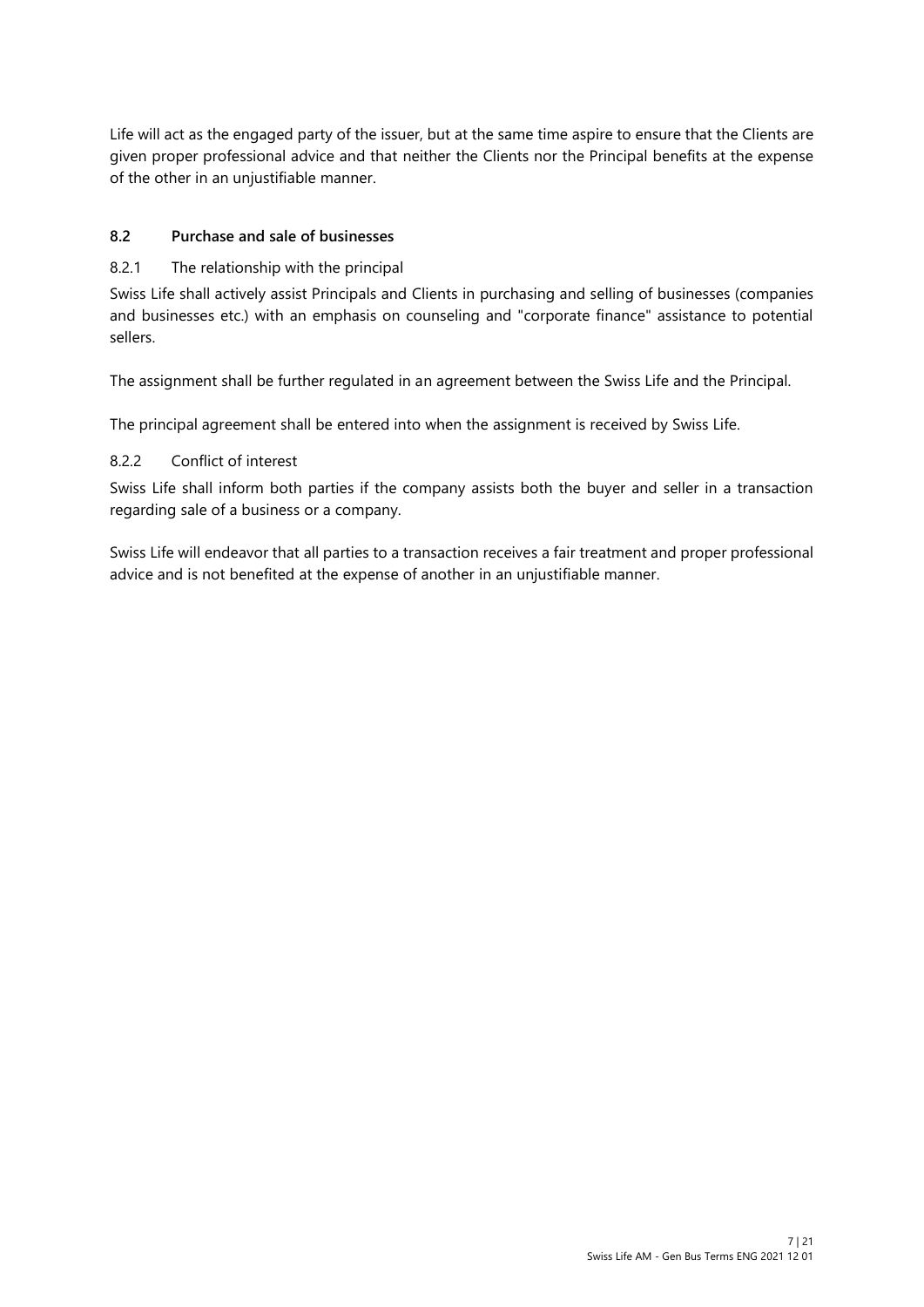### 8.2.3 Completion of sale and purchase

Orders are placed in accordance with the provisions of the Business Terms or according to a special agreement.

The rights and obligations of the parties between purchase and sale shall be regulated in special sale and purchase agreements.

Swiss Life shall not be a party to the purchase agreement and will not be responsible for any settlement.

#### **8.3 Orders from Clients**

#### 8.3.1 Placing and acceptance of orders and conclusion of agreement

Orders from the Client may be submitted orally by logged telephone, alternatively in writing by e-mail or by fax to Swiss Life as agreed and as described in prospectuses and other information prepared in connection with transactions in financial instruments. The order is binding on the Client when the order has reached Swiss Life, unless otherwise is agreed. The order is deemed to have reached the Company when the Company has received the order. Where electronic communication is used, the Company is not responsible for any delays outside its control, for example delays due to interruptions to electronic data processing systems or telecommunications networks.

Swiss Life will not be obliged to carry out orders or enter into agreements that Swiss Life assumes may lead to violation of public law. Furthermore, Swiss Life is not obliged to carry out orders that are placed/submitted and received before a client agreement is executed, client classification and suitability test/appropriateness, as applicable, has been conducted.

### 8.3.2 Assignment period for orders

The assignment period for orders for subscription of unlisted financial instruments, shares in KS, ANS, IS and similar entities is included in the subscription document for the relevant issuance/project.

The assignment period for orders related to secondhand trades in unlisted financial instruments, shares KS, ANS, IS and similar entities, is one month, unless otherwise is stated in agreements between the Client and Swiss Life.

### 8.3.3 Guidelines for best execution

Swiss Life will seek to ensure that the Client is given the best possible terms for the execution of orders received during the assignment period. Swiss Life has issued guidelines for execution of orders. Trades will be conducted in accordance with these guidelines unless the Client has given specific instructions on how the trade shall be conducted. In these cases, the order will be executed in accordance with such instructions.

The "Guidelines for best execution" must be approved specifically by the Client before Swiss Life may execute the order on behalf of the Client. Please note that the Company executes orders outside a trading venue, cf. STA Section 10-19 (7), and that the Client, by approving "Guidelines for best execution" consents to this.

Swiss Life reserves the right to aggregate the Client's orders with orders from other clients, persons or companies that are or are not associated with Swiss Life as described in the guidelines for execution of orders. Aggregation of orders may take place if it is unlikely that aggregation in general will be to the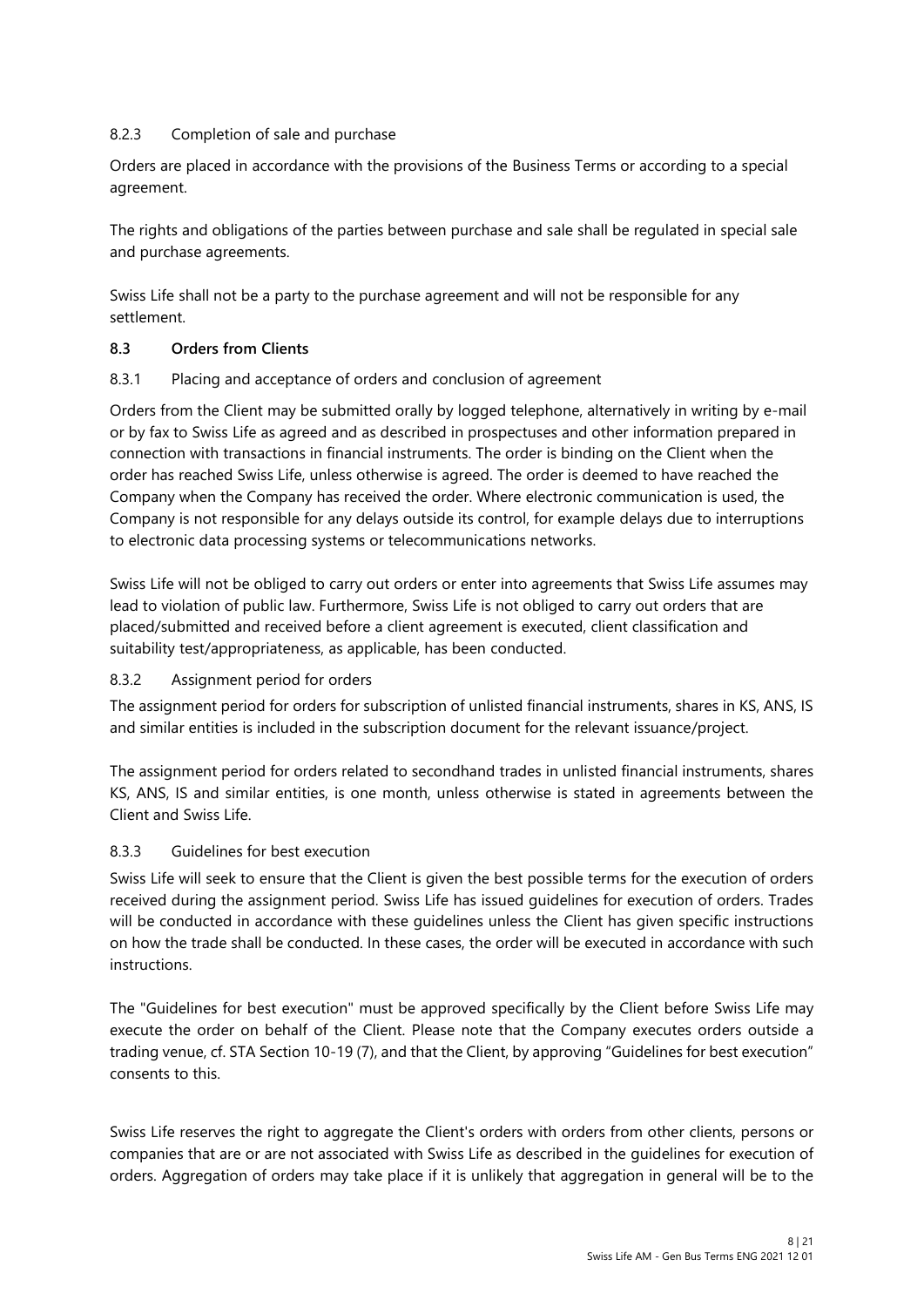disadvantage of the Clients. However, the Client acknowledges that the aggregation may lead to a disadvantage in individual cases.

Orders from clients that normally trade for the account of others, i.e. on behalf of their employer or other person or entity, will be rejected if the Client upon placing of orders does not clearly specify for whom the order is placed. If the Client places an order on his own account and on the account of his employer or any other person or entity at the same time, Swiss Life will prioritize the order form which the Principal is represented.

#### 8.3.4 Cancellation of orders and trade

Unlisted financial instruments and shares in KS, ANS, IS and similar entities may only be canceled upon the prior consent of Swiss Life. Such consent depends, amongst other things, on the relation to counterparties.

# **8.4 Delivery and payment (settlement) of financial instruments / company shares in Norway Primary market trades**

Swiss Life executes orders in financial instruments and shares in general partnerships, KS or IS by arranging for a trade between the Client and potential sellers or buyers, who may have a client relationship with Swiss Life. Settlement and settlement dates are then regulated by a separate agreement.

Swiss Life does not assume any responsibility for timely settlement.

The parties mutually and directly responsible towards each other for the timely delivery of securities and cash settlement on the agreed settlement date. The parties prior consent of each other as counterparties in the trade implies that Swiss Life will have no liability to the parties upon an event of default relating to the execution of the trade.

The seller shall provide the agreed number of financial instruments and shares in general partnerships, KS, IS and similar entities free of encumbrances on the settlement date. Placing of an order for the sale of financial instruments/company shares or acceptance of a purchase offer means, unless otherwise agreed in writing, that Swiss Life is authorized to request the client's account operator to release the relevant financial instruments/instruct the transfer of the relevant company shares to the buyer. The buyer undertakes to make payment of the purchase amount and any broker fees to the Client account of Swiss Life with value-dating per settlement date. To the extent the buyer and the seller performs timely delivery, Swiss Life will provide technical assistance to complete the settlement. Provided that both the purchase amount and broker's fees are paid to the Client account of Swiss Life with valuedating per settlement date, Swiss Life will instruct the transfer of the relevant shares or other interests general partnerships, KS or IS to the buyer.

Swiss Life does not aim to be the account manager at the Central Securities Depository (the "**VPS**"), but to the extent it would be necessary in connection with transactions involving VPS-registered financial instruments, Swiss Life will provide notice to the Client's account manager for the transfer of the financial instruments.

For shares in KS, ANS, IS and similar entities, the settlement takes place pursuant to the rules applicable for the company in question and specifically adapted procedures. This normally implies that the Client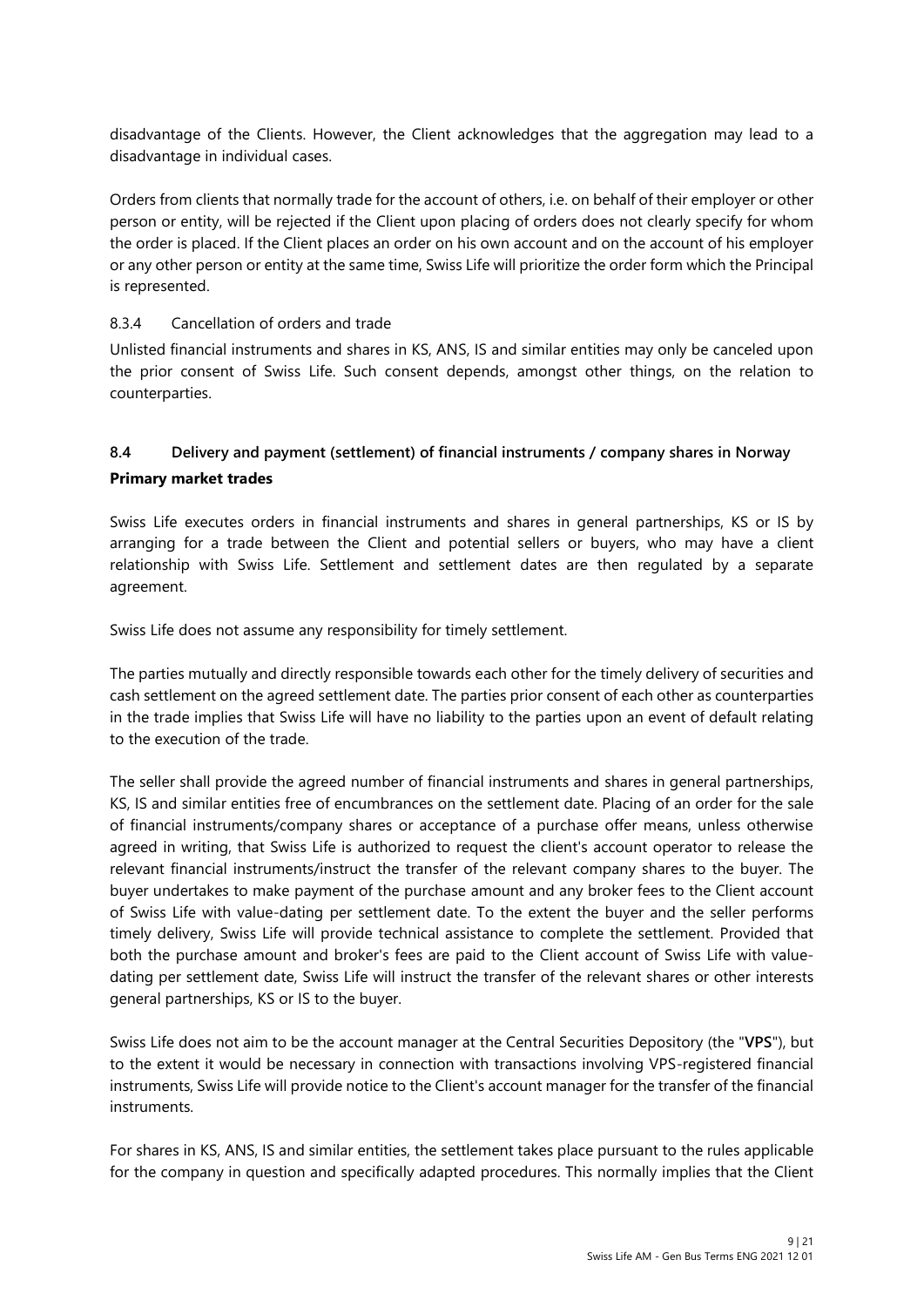participates in the founding meeting and subscribe. The Client may also provide Swiss Life with a power of attorney to sign the company agreement on behalf of the Client. The buying Client makes payment to the Client account of Swiss Life for further disbursement to the selling Client, net of expenses and commissions. The Client will not receive a document, hereunder a document called the company share or equivalent as evidence of the ownership. Swiss Life will insert the Client's name in the shareholders book and the Client will receive a confirmation per e-mail, by letter or by other form of written documentation.

#### **Secondary market trades**

Any form of second hand trading in financial instruments and shares in KS, ANS, IS and similar entities through Swiss Life is made bilaterally between the parties. The role of Swiss Life is normally only as an intermediary (no agency assumed).

Swiss Life will in exceptional cases provide services with regard to trades in listed financial instruments. Swiss Life will then assist in finding a buyer and to arrange for a bilateral trade between the parties. Swiss Life do not provide order execution in listed financial instruments.

Upon second hand trades of general partnerships, KS, IS or similar, the buyer will accede the company agreement through the purchase agreement and the signing of such.

The parties prior consent to each other as counterparties also implies that trading through Swiss Life in the secondary market will not happen anonymously, and that the buyer and the seller upon placing of orders are deemed to have given their consent to the disclosure of their identity to the other party.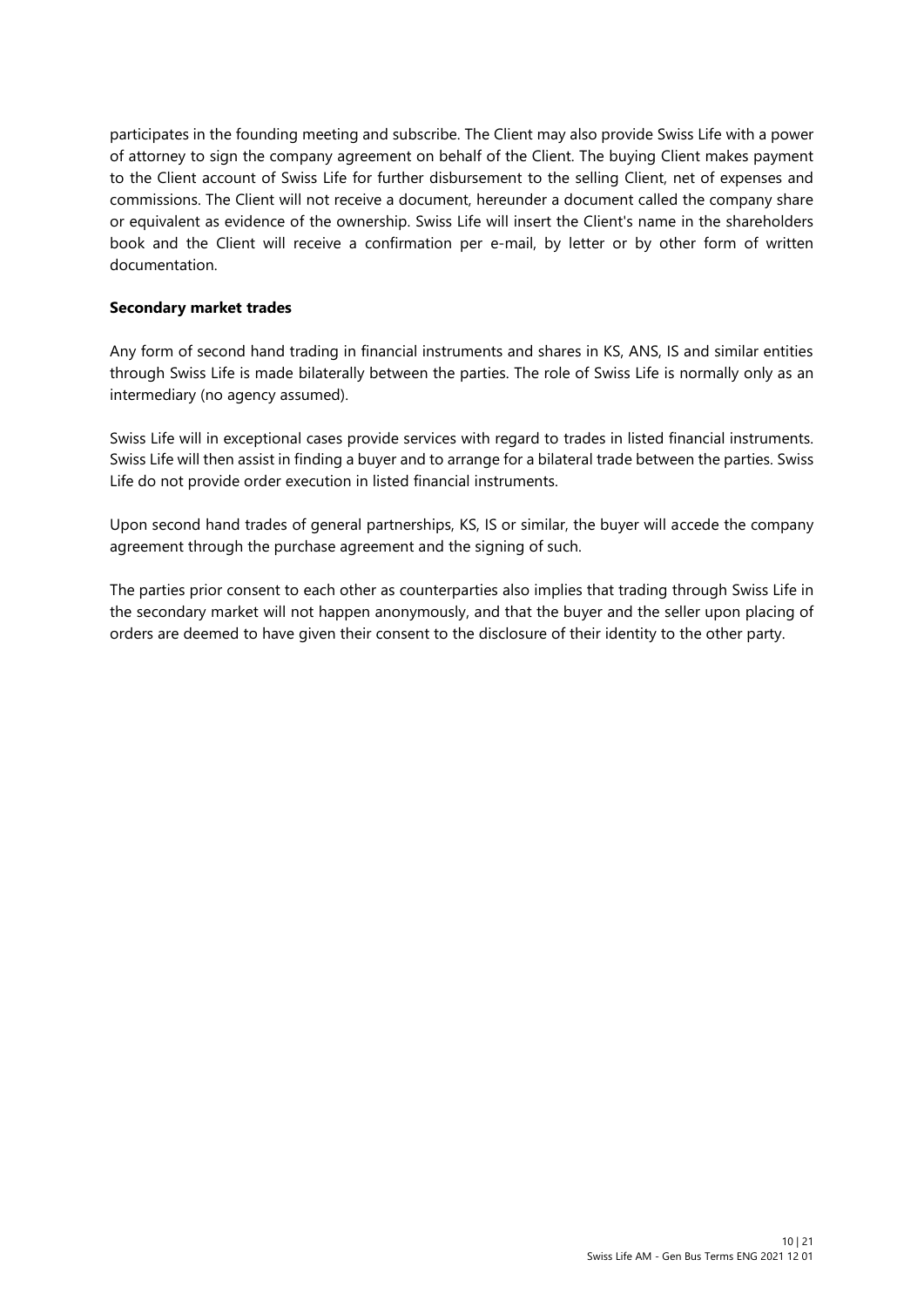# **9 REPORTING OF SERVICES PERFORMED – CONFIRMATION OF AGREEMENTS AND PERFORMED ASSIGNMENTS**

#### **Primary market trades**

Swiss Life will, by contract note/confirmation/allocation letter or otherwise, inform the Client of the services related to financial instruments that the company has carried out or the agreements which are entered into. Contract note/confirmation/allocation letter may be sent by e-mail to the Client's specified email address. To the extent applicable, the contract note/confirmation/allocation letter will include information on costs associated with the trade carried out for the Client. In addition, the contract note/confirmation/allocation letter will contain information in accordance with applicable law.

For shares in KS, ANS, IS and similar entities, information about the assignment may be given in other ways and with a different content. If the Client has participated in the conclusion of the agreement, including by signing of company agreements, there will normally be no further confirmation of the performed assignments.

Confirmations and agreements to be endorsed by the Client shall immediately after they are received be endorsed and returned to the Swiss Life as stated in the confirmation/agreement or as otherwise agreed with the Client.

Swiss Life reserves the right to correct obvious errors in the contract note or in other confirmation. Such corrections shall be made as soon as the error is discovered.

#### **Secondary market trades**

Upon trading of financial instruments, confirmation of performed assignment will follow by a contract note or confirmation. Such contract note/confirmation can be sent by e-mail to the Client's stated address and include information on costs and other important information.

Upon trading of company shares, including IS, KS and similar, the reporting will follow from the signed purchase agreement or other confirmation of transfer. This information may be delivered by e-mail.

#### **10 CLAIMS**

#### **Primary market trades**

If the client has agreed to receive the contract note or other confirmation by e-mail or other electronic media and the Client has not received such confirmation by the end of the next trading/banking day after the agreement is entered into or after the expiry of the assignment period, the Client must immediately notify the Company.

If the Client has agreed to receive the contract note or other confirmation by ordinary mail and the client has not received such contract note or other confirmation within 7 trading/banking days after the agreement is entered into or after the expiry of the assignment period, the Client must notify the Company as soon as possible by the end of the 8th day after the agreement is entered into or after the expiry of the assignment period.

Immediately after receipt of the contract note or any other confirmation, the Client shall control it and notify the appropriate unit in the Company as soon as possible if he wishes to claim that some of the statements made in the contract note or the confirmation is in violation of the order, the assignment or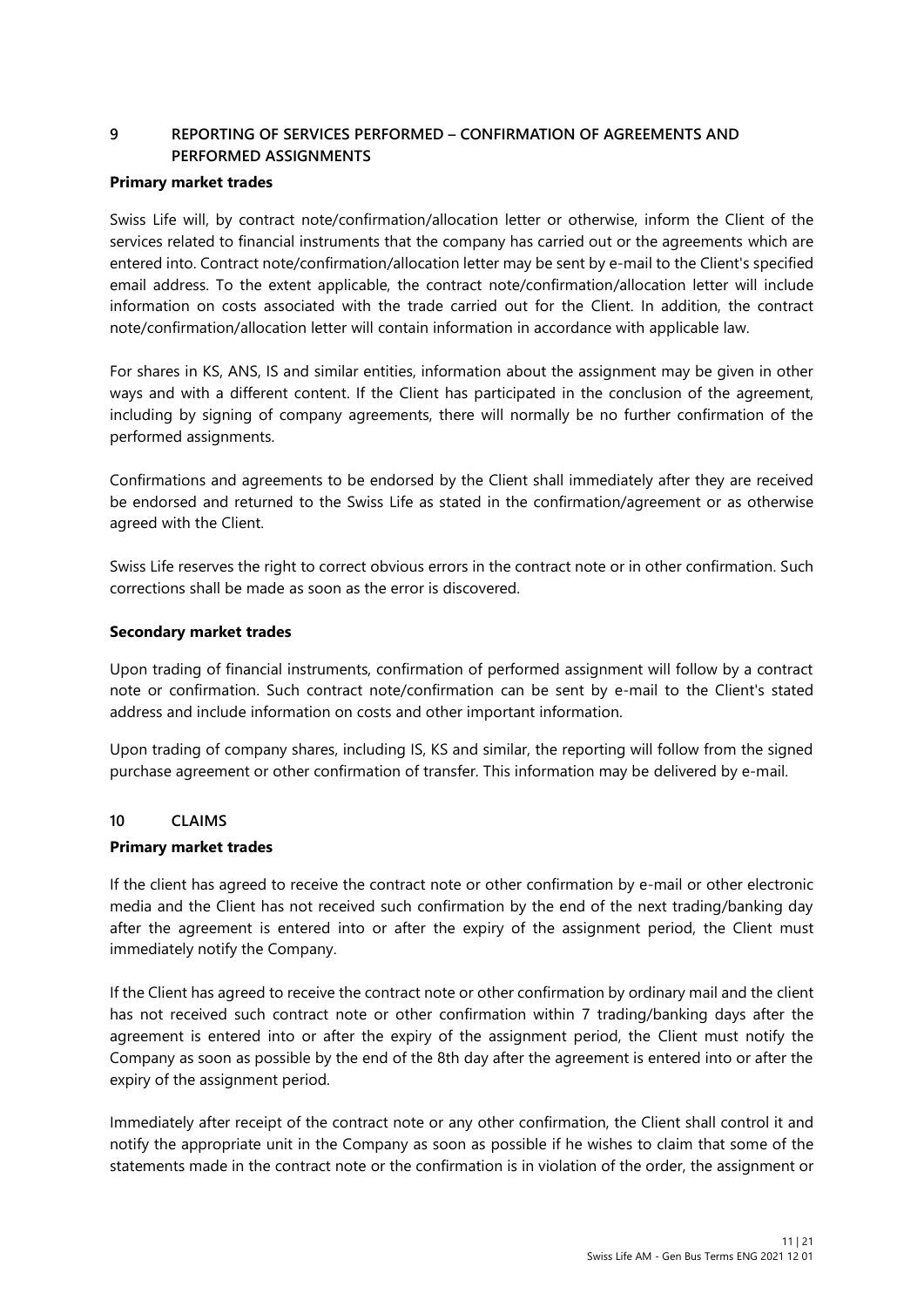the executed trade.

If the Client does not complain as stated above, the Client will be bound by such a contract note/confirmation even if it is not in accordance with the executed agreement/terms of trade.

If delivery to the Client of financial instruments registered in the VPS, has not taken place on the settlement date and the Client has made the necessary funds available to the Company, the Client must immediately contact the Company and possibly give notice of termination if the Client wishes to invoke the delay as grounds for terminating the agreement.

The term "immediately" in the previous section, means the same day or, in case of complaint or objection could not be submitted within the end of normal office hours – within the end of the next trading day at the latest. The deadline is calculate from the earlier of:

- 1. the time the Client became or should have become aware that delivery has not occurred by inspection of the VPS-account, use of electronic verification system, by notice from the nominee or otherwise.
- 2. the time for notification of change from the VPS arrived or according to time of ordinary post should have arrived at the address stated by the Client.

If payment to the Client has not happened at the time stated in the agreement and the Client has delivered or made available to the Company the financial instruments or the company shares, the Client must immediately contact the Company and possibly declare termination towards the Company if the Client wishes to invoke the delay as grounds for terminating the agreement. The Client may only terminate the agreement if the delay is material.

For purchase or sale of financial instruments through the Company, the ordinary rules of invalidity of agreements apply to the relationship between buyer and seller accordingly. If the client wishes to argue that a contract is not binding due to invalidity, the Client must submit an objection in this regard immediately after the Client became aware or should have become aware of the circumstances cited as grounds for the invalidity. In any case, the objection must be invoked within six months after the agreement is entered into.

An oral complaint or objection shall immediately be confirmed in writing.

In connection with second hand trade where the parties has given their prior consent of each other, Swiss Life has no responsibility for timely settlement and the Client will have to invoke any complaints directly towards its counterparty.

In case the Client has not complained within the period of time that is deemed to be reasonable, the right of complaint is deemed to have lapsed.

Partial delivery to the Client does not give him the right to terminate the agreement unless the Client expressly has reserved for full delivery.

#### **Secondary market trades**

The provisions above will apply to secondary market trades to the extent applicable, provided that Swiss Life acts merely as an intermediary and broker and will thereby not be charged with any counterparty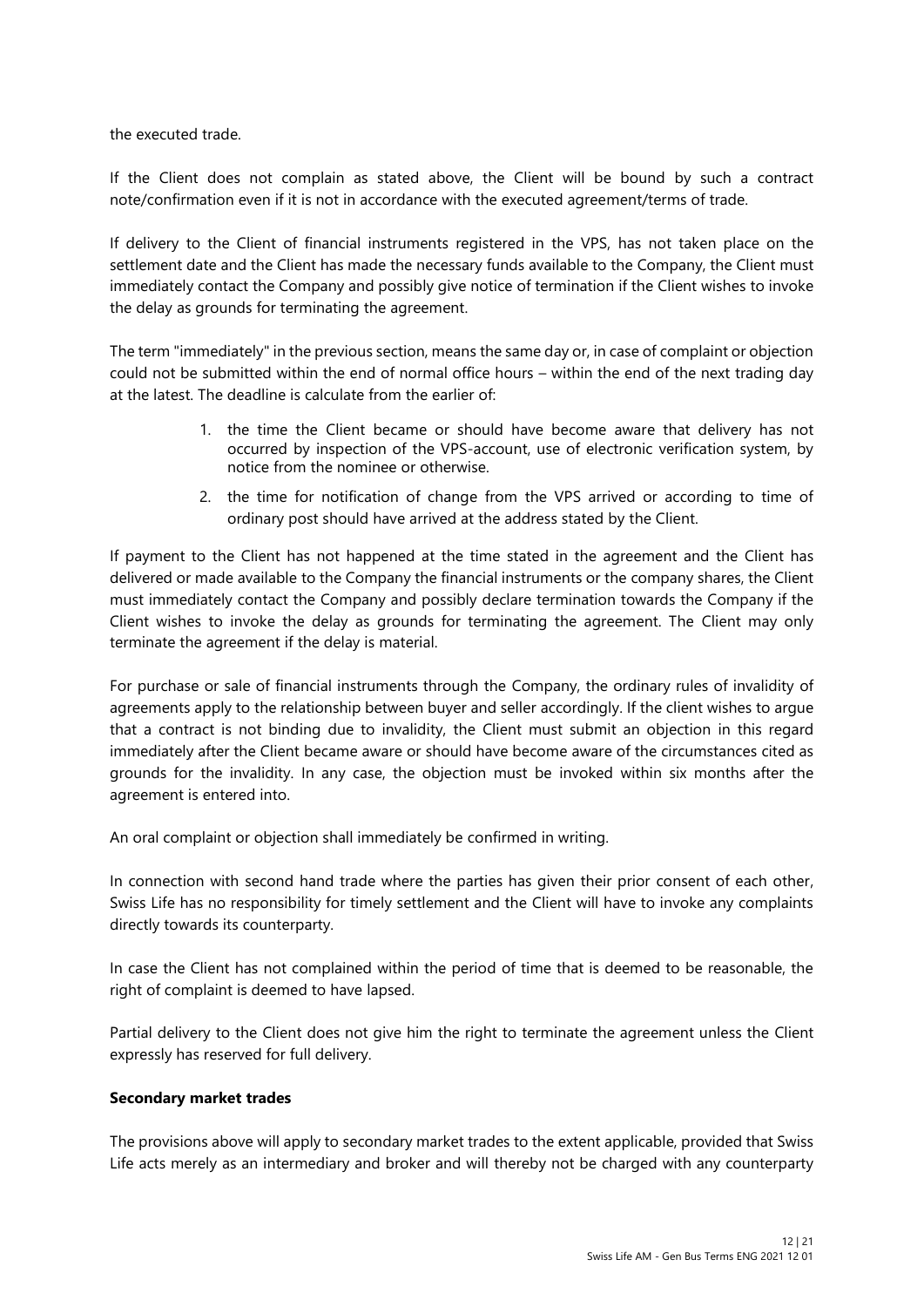risk or other risks associated with the transfer between the parties as the agreement is made bilaterally – inter partes.

#### **11 RIGHT OF CANCELLATION**

There is no right of cancellation under the Act on Right of Cancellation<sup>4</sup> for the services, trades and subscriptions in financial instruments and shares in KS, ANS, IS and similar entities that are covered by the Business Terms.

#### **12 FOREIGN TRADING, INCLUDING SAFEKEEPING OF CLIENT ASSETS**

For trading in and settlement of foreign financial instruments and shares in KS, ANS, IS and similar entities, reference is made to the trading rules and settlement or delivery terms as stipulated in the country, the regulated market or by the market place where the financial instruments/shares in KS, ANS, IS and similar entities are purchased or sold. Furthermore, reference is made to the separate agreement to be entered into for this type of trade, cf. section 8.4.

#### **13 BREACH OF CONTRACT**

The Client will be deemed to have breached his obligations under these Business Terms when, among other things:

- 1. the delivery of financial instruments/shares in KS, ANS, IS and similar entities or money is not effected within the agreed settlement date or the Client fails to meet any other significant obligation under the Business Terms,
- 2. the Client enters into a separate agreement with his creditors regarding a deferment of payments, becomes insolvent, enters into debt negotiations in any form, suspends payments, has bankruptcy proceedings initiated against him or is placed under public administration,
- 3. the Client terminates his activities or substantial parts of these.

In the case of a breach of contract, Swiss Life is entitled but not obliged to:

- 1. Declare that all unsettled trades have been breached and that assignments which have not been carried out are cancelled and terminated.
- 2. Exercise its right to retain security pursuant to the STA.

For primary market trades, the Company will normally transmit the order to the issuer, and the delivery of the financial instruments will take place when the settlement is received within the date of settlement. In the event that the Company executes an order, cf. the STA Section 16 (1), Swiss Life is entitled to retain the financial instruments that Swiss Life has purchased on behalf of the Client.

In case the Client has not paid the purchase price within the agreed settlement date, Swiss Life may, unless otherwise agreed in writing and without further notification, sell the financial instruments/shares in KS, ANS, IS and similar entities for the Client's account and risk to cover Swiss Life's claim. Such a sale shall preferably happen at market price; normally the stock exchange price for listed instruments or a price that is reasonable with regard to the prevailing market conditions. If the relevant financial instruments have been transferred from the Client's securities account with the VPS or another corresponding register for financial instruments, the Client is regarded as having released the financial instruments or as having granted a power of attorney for

<sup>4</sup> Act of 20 June 2014 no 27.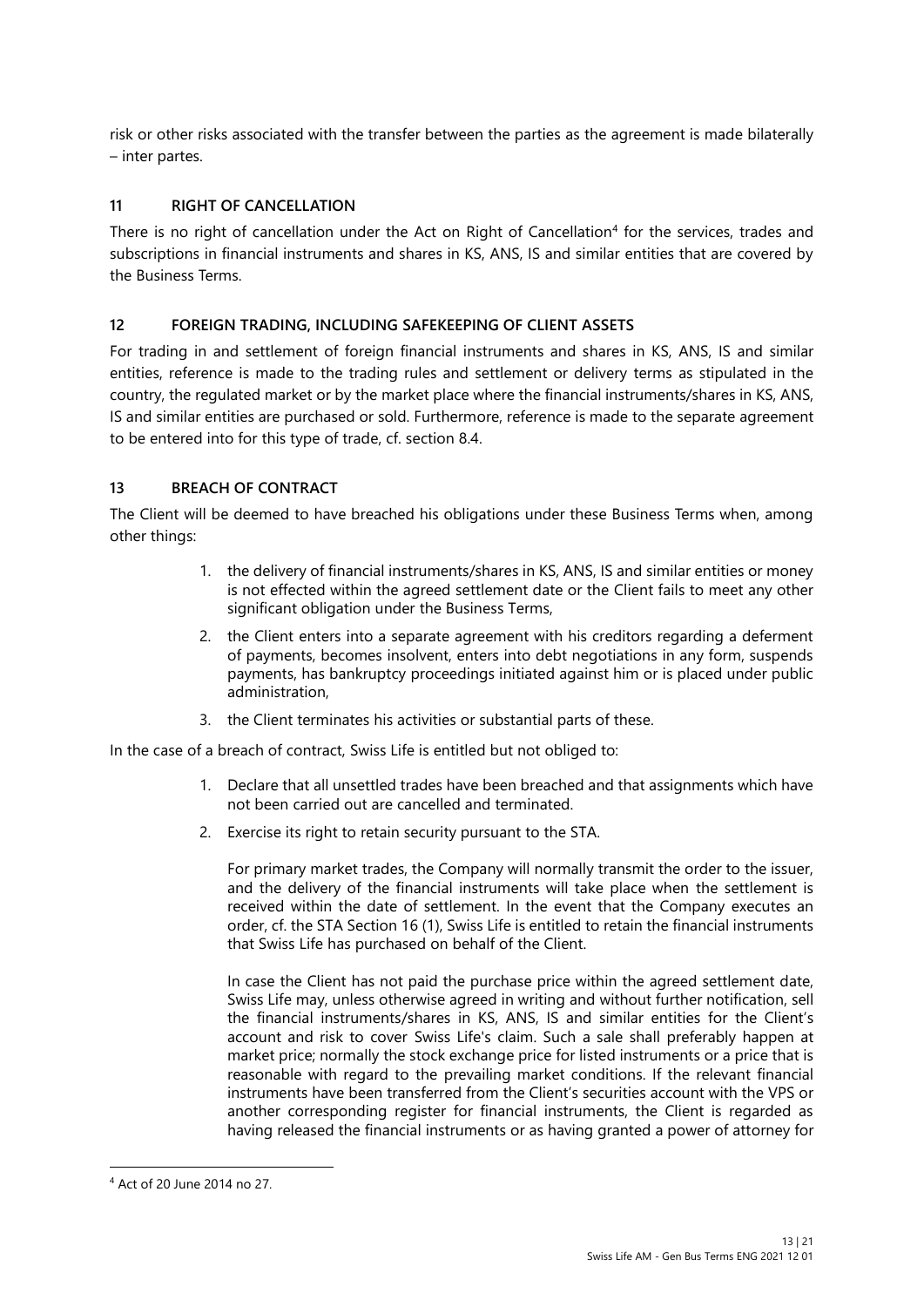such a release in order for the substitution sale to be carried out.

For secondary market trades, the Company is normally transmitting the order. In the event that the Company executes an order, it is entitled to retain instruments pursuant to the STA Section 16-2.

- 3. Realize assets other than those covered by section 2 above, and the Client is regarded as having agreed to such an enforced sale through an independent broker, cf. section 1-3, second subsection of the Enforcement Act.
- 4. Close all the positions that are subject to collateral and/or the calculation of a margin.
- 5. Offset all of Swiss Life's receivables from the Client arising from other financial instruments/shares in KS, ANS, IS and similar entities and/or services, including claims for brokerage, disbursements for taxes and duties, claims for interest, etc., and expenses or losses caused by the Client's breach of one or more obligations to Swiss Life, against any credit balance the Client has with Swiss Life on the date of the breach, irrespective of whether the claims are in the same or different currencies. Claims in foreign currencies are to be converted into NOK at the market rate applicable on the date of the breach of contract.
- 6. For the Client's account and risk, take the steps Swiss Life deems necessary to cover or reduce the loss or liability arising from agreements entered into for or on behalf of the Client, including reversing transactions.
- 7. Should the Client fail to deliver the agreed performance or amount, including failing to deliver the financial instruments/shares in KS, ANS, IS and similar entities to Swiss Life at the agreed time, Swiss Life may immediately purchase or borrow financial instruments/shares in KS, ANS, IS and similar entities for the Client's account and risk in order to satisfy its obligation to deliver to the purchaser, if required. Correspondingly, Swiss Life may carry out the actions Swiss Life believes to be necessary to reduce the loss or liability arising from the Client's breach of a contract with Swiss Life, including actions to reduce the risk of loss related to changes in currency rates, interest rates and other rates or prices to which the Client's trade is linked. The Client undertakes to cover any loss for Swiss Life with the addition of interest on arrears and charges, if any.
- 8. Demand payment of all costs and losses that Swiss Life has incurred as a result of the Client's breach of contract, including, but not limited to, share price losses in the case of cover sales and reverse transactions, costs incurred in connection with borrowing of financial instruments/shares in KS, ANS, IS and similar entities, interest, losses due to changes in currency rates, interests, etc., and other charges for late delivery.

The provisions of the Sale of Goods Act relating to anticipatory breach, including cancellation in the case of such a breach, will otherwise apply.

In the case of offsetting transactions resulting from a Client's breach or anticipatory breach of contract, the Client holds the risk of price or market fluctuations until the completion of the transaction, however in such a way that any gain does not accrue to the Client, unless the Client can prove that he could have fulfilled his obligation on the settlement date and that the reason for the settlement not taking place cannot be held against him.

### **14 INTEREST UPON BREACH OF CONTRACT**

In the event of a breach of contract by Swiss Life or by the Client, interest is payable at the prevailing interest rate, cf. the Act relating to interest on overdue payments<sup>5</sup>, unless otherwise specifically agreed.

<sup>5</sup> Act of 17 December 1976 no. 100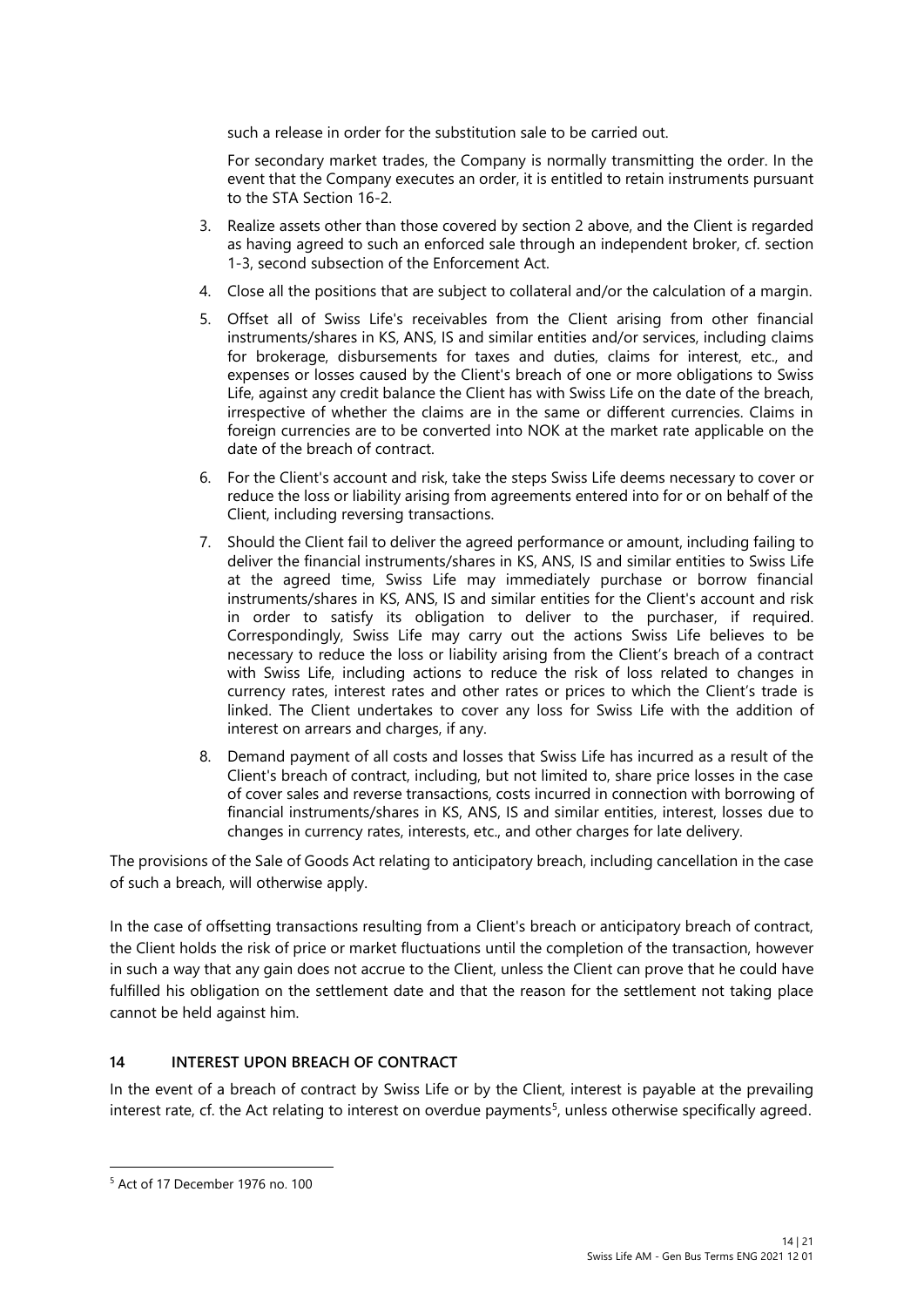#### **15 REMUNERATION**

Swiss Life's remuneration in the form of brokerage, price differences or other will be subject to an individual agreement.

If a trade is not effectuated because the buyer and/or the seller does not accept each other as counterparties in the trade, cf. section 8.4, and the buyer and the seller, or a close associate to the buyer and the seller, enters into an agreement regarding transfer of shares in the same company (including larger or smaller blocks than originally brokered by Swiss Life) within 6 months after the order has lapsed due to non-acceptance of counterparties from the buyer and/or seller, Swiss Life may claim full payment of fees from the buyer and seller according to previously placed sales and/or purchase orders through Swiss Life.

The term close associate shall, in respect of this section, have the same meaning as it is defined at any time in the STA.

Brokerage is a commission (remuneration) that is added to or deducted from the value of the financial instruments/shares in KS, ANS, IS and similar entities which the Client buys or sells. Brokerage is normally stated as a percentage. Alternatively, the remuneration may be calculated as a part of the aggregated funds raised in connection with the arrangement/project preparation or difference in currency rates, i.e. a markup on the purchase rate or a deduction from the sales rate.

The revenue of Swiss Life in connection with arrangements will as a main rule be charged to the issuing company (the Project) and not to the Client directly.

Prior to a service being provided, the Client will receive more information on payment conditions and the total expenses the Client is to pay for the individual financial instrument/shares in KS, ANS, IS and similar entities, the investment service or associated services. This shall include information on commissions, charges and all the taxes and duties that are payable via Swiss Life. In case these expenses cannot be stated precisely, the basis for the calculation shall be stated. In addition, it shall be stated whether there may be other charges and/or expenses that are not payable or imposed via Swiss Life.

Swiss Life reserves the right to deduct expenses mentioned in the first section, as well as any taxes, purchase taxes, etc., from the Client's credit balance.

In the event that a trade is not effectuated, Swiss Life will not demand any remuneration unless otherwise is specifically agreed.

#### **16 AUTHORIZED REPRESENTATIVES (INTERMEDIARIES), MANAGERS AND SETTLEMENT AGENTS**

In case the Client place orders or assignments as an authorized representative, manager, settlement agent or similar for a third party, the Client and the party on whose behalf or for whom the Client is acting are bound by the Business Terms and are jointly and severally liable to Swiss Life for that third party's obligations to the extent that the obligations are a consequence of the Client's orders or assignments.

If the Client make use of a manager, settlement bank or other intermediaries, it is requires that this is regulated in a separate agreement. The use of such intermediaries does not exempt the end-Client from his responsibilities under these Business Terms.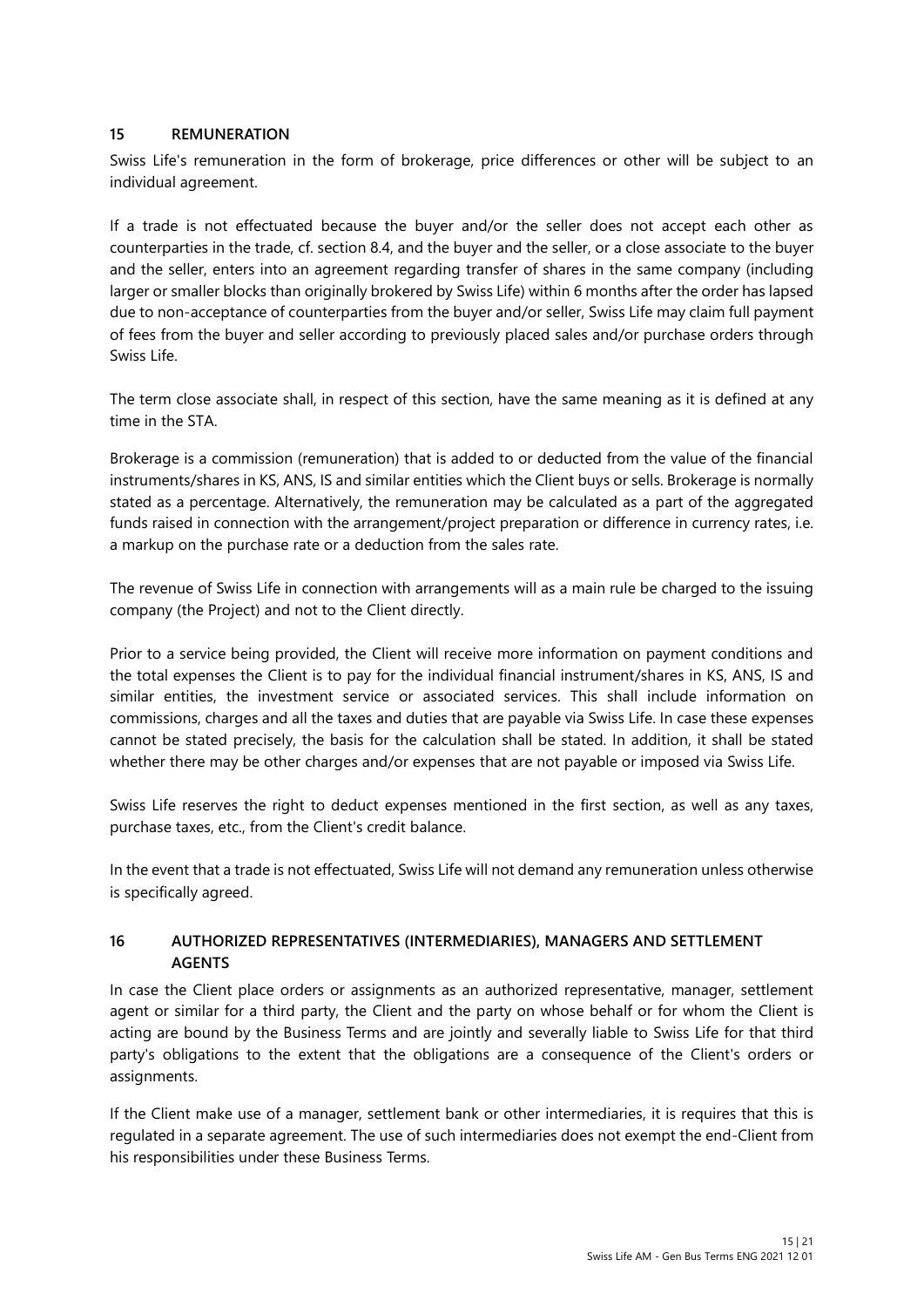### **17 SAFEKEEPING OF CLIENTS' ASSETS – CLIENT ACCOUNTS**

Swiss Life will ensure that Client's assets are kept separated from Swiss Life's own assets on an own Client account and as far as possible be protected against Swiss Life's other creditors. The Clients will be credited with interests on their funds in accordance with Swiss Life's general terms and conditions. The Client account can be an omnibus account for funds Swiss Life safe keeps on behalf of several clients.

The Company uses client accounts in banks that are affiliated with the guarantee scheme administrated by the Norwegian Bank's Guarantee Fund, after which each client with funds on a client account is covered by up to 2 million Norwegian kroners, provided that the various clients can be clearly identified. By the use of omnibus accounts, the requirement for clear identification of each individual client will normally not be met, and the client's right to recovery will in such cases be correspondingly reduced to a total amount of 2 million Norwegian kroners. If a deposit is made in a credit institution that is not a member of the Norwegian Bank's Guarantee Fund, the coverage will be stated in the regulation of the guarantee scheme in the country of which the credit institution is a member.

Swiss Life will not be the account manager at the VPS and the Client's rights and obligations by investments in KS, ANS, IS and similar entities will be stipulated in the company agreement.

Swiss Life will not conduct safekeeping of financial instruments for the Client.

Swiss Life accepts no liability towards the Client for the assets that have been transferred to Client accounts with a third party (including combined accounts), provided that such a third party has been chosen in accordance with prevailing law and that Swiss Life has otherwise complied with normal requirements of due care. This will also apply if a third party becomes insolvent or goes bankrupt. For further information on disclaimers of liability, see section 18.

The Company has a security interest or other right of retention, including right of counter-claim, related to the Client's funds. Further provisions on this may follow from another agreement.

Clients with funds on Client account will receive a quarterly overview of the funds held on behalf of the Client. This is not applicable if this information appears from other periodic overviews.

If client funds are maintained in another jurisdiction in connection with the performance of investment services or related services, Swiss Life will inform the Client thereof. The Client acknowledges that its rights in respect of such assets may vary. The Client also acknowledges that any settlement and security provided in foreign markets may imply that the Client's assets that are provided as settlement or security are not kept separate from the funds of the foreign investment firm and/or settlement representatives used by Swiss Life. The Client is aware that he bears the risk of his own assets that are transferred to foreign banks, investments firms, clearing agents, clearing houses, etc. in the form of settlement or security, and that the liability of Swiss Life towards the Client for such assets is limited in accordance with the laws and regulations in the relevant country or on the relevant market. Notwithstanding this, Swiss Life accepts no liability beyond that which is stipulated under Norwegian law, see section 18, unless otherwise is agreed with the Client in writing.

### **18 LIABILITY AND EXEMPTION FROM LIABILITY**

All trades or transactions executed by the Client after it is obtained any advice from Swiss Life happen at the Client's own discretion and decision. Swiss Life accepts no liability for advice given if the Client wholly or partially deviates from the advice given by Swiss Life. Swiss Life accepts no liability for any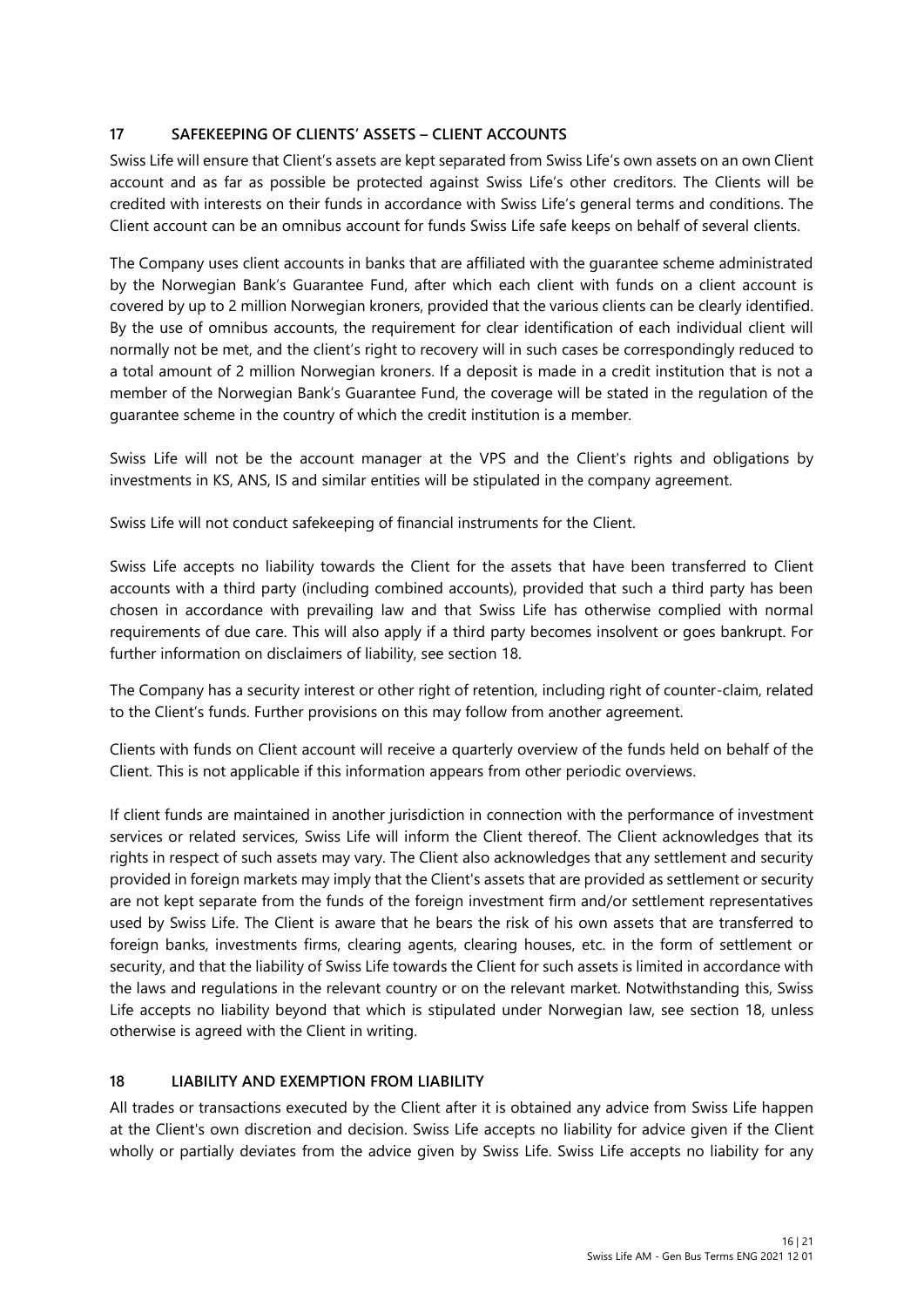fulfillment or settlement in connection with secondary market trading where the parties have preapproved of each other as counterparties.

Otherwise, Swiss Life and its employees are not liable for the Client's losses as long as Swiss Life or its employees have complied with normal requirements of due care when providing advice or carrying out orders or assignments. In the event that Swiss Life has used credit institutions, investment firms, clearing houses, managers or other similar Norwegian or foreign intermediaries, Swiss Life or its employees will only be liable for these intermediaries' acts or omissions if Swiss Life has failed to comply with normal requirements of due care when selecting its intermediaries. In case the intermediaries as mentioned in the previous sentence have been used upon the order or demand of the Client, Swiss Life accepts no liability for errors or breaches by these intermediaries.

Swiss Life accepts no liability for settlement if the Client does not make available to Swiss Life the agreed funds and/or financial instruments/shares in KS, ANS, IS and similar entities on or prior to the settlement date. Furthermore, Swiss Life is not liable if an unsuitable or inappropriate service is provided as a result of the Client having given Swiss Life incomplete or incorrect information, cf. section 6.

Swiss Life accepts no liability for indirect damage or loss that the Client incurs as a result of the Client's contract(s) with third parties lapsing in whole or in part or not being correctly performed.

Swiss Life is not liable for any loss or damage due to impediments or other factors outside Swiss Life' control, including power failures, errors in or interruptions to electronic data processing systems or telecommunications networks, etc., fires, water damage, strikes, amendments to legislation, orders from the authorities or similar circumstances.

Swiss Life' responsibility for the Client's direct or indirect losses, claims, damages, costs or liability in connection with the Project is limited to the total of the remunerations received by Swiss Life in connection with the execution of the assignment.

Furthermore, the Client shall indemnify Swiss Life or employees and representatives at Swiss Life against any losses, claims, damages, costs or liability incurred by Swiss Life or employees and representatives at Swiss Life in connection with the assignment as a result of incorrect or incomplete information which is prepared in connection with the assignment. Nevertheless, the Client is not responsible if this is alone due to deliberation or gross negligence by Swiss Life or employees and representatives at Swiss Life.

Swiss Life obligated to notify the Client of circumstances that may result in losses, claims, damages, costs or liability for Swiss Life or employees and representatives at Swiss Life in connection with the assignment.

Swiss Life is not liable in those cases where a delay or omission is due to the settlement of money or securities being suspended or terminated as a result of circumstances outside Swiss Life' control.

If regulation or public authorities require the Client to be registered with Legal Entity Identifier (LEI), it is the Client's responsibility to obtain and maintain its LEI. The Client shall indemnify Swiss Life for potential and realized losses, claims or costs that may arise or incur due to the Client's breach of their duty to obtain and maintain LEI.

Limitations on Swiss Life' liability in addition to those stated above may result from a separate agreement with the Client.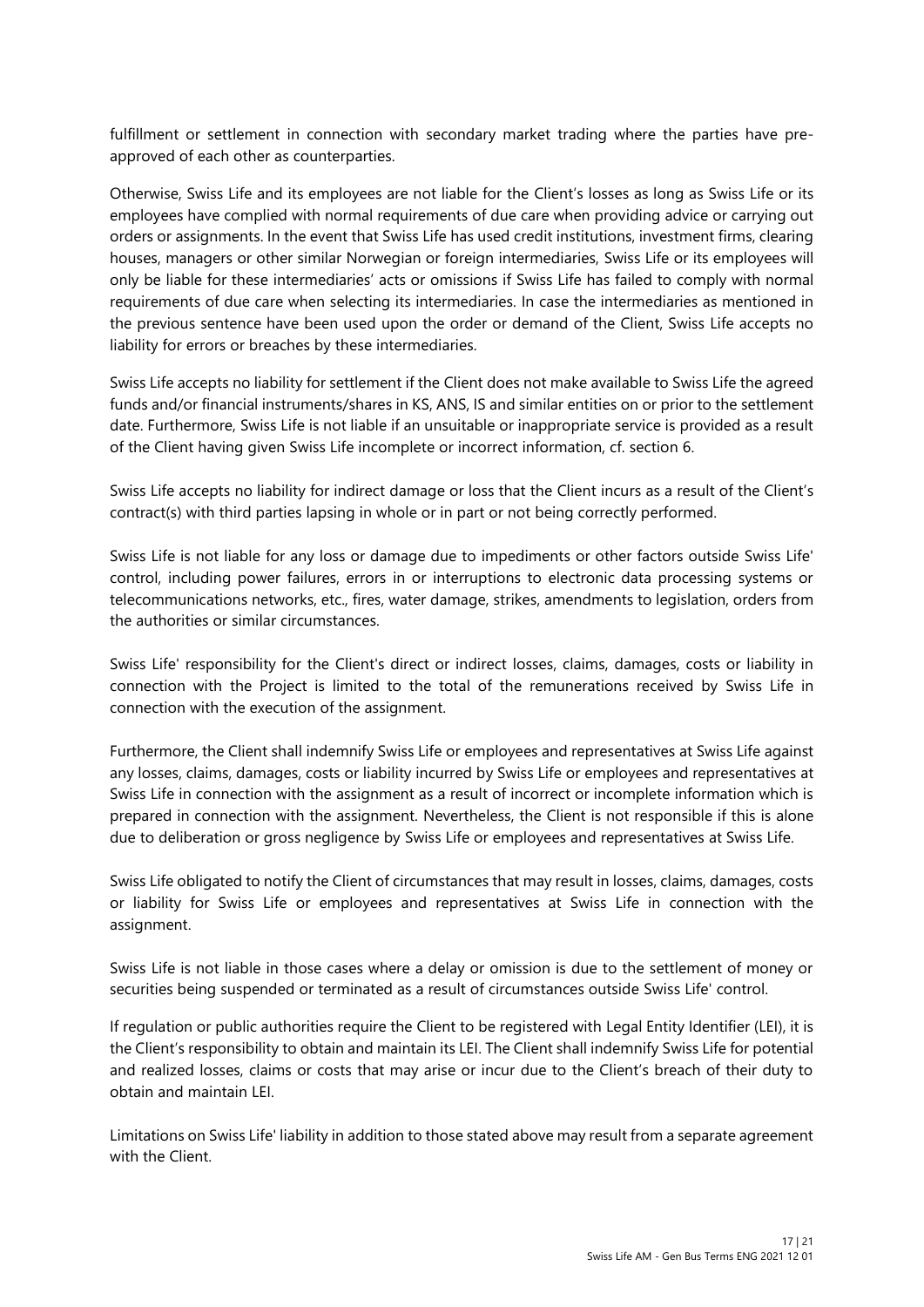### **19 WITHHOLDING OF TAXES, ETC.**

When trading in foreign financial instruments or shares in companies corresponding to general partnerships, KS or IS, Swiss Life may be obliged, pursuant to law, regulation or a tax treaty, to withhold amounts corresponding to various forms of taxes and duties. The same may apply to trading in Norway on behalf of foreign clients.

In the event that such withholding is to take place, Swiss Life may provisionally calculate the amount in question and withhold this amount. When a final calculation is available from a competent authority, any excess amount withheld as tax shall be paid to the Client as quickly as possible. The Client will have the duty to provide the necessary and correct documentation for this.

#### **20 TERMINATION OF THE BUSINESS RELATIONSHIP**

Swiss Life and the Client may terminate the business relationship in writing without prior notice unless specifically agreed otherwise. Trades or transactions that are under settlement at the time of termination of the business relationship shall be carried out and completed as soon as possible. Upon termination of the business relationship, Swiss Life shall arrange for a final settlement in which Swiss Life is entitled to offset Swiss Life' receivables, including brokerage, taxes, duties, interest, etc., against the Client's credit balance.

#### **21 CONFLICTS OF INTEREST**

Swiss Life will endeavor to prevent conflicts of interest from arising. Swiss Life has guidelines and rules for ensuring that the business areas of Swiss Life operate independently of each other so that the Client's interests are satisfactorily safeguarded. In particular, Swiss Life will emphasize that there is appropriate information barriers between the departments providing placement services and trading and arrangements.

Information on projects organized by the Corporate department shall be sought to accrue to all potential investors simultaneously. Swiss Life may deviate from this general rule when it considered reasonable and appropriate.

Furthermore, Swiss Life has a special duty to ensure that the Client's interests prevail over the interests of Swiss Life and over the interests of persons with direct or indirect control of Swiss Life. Similarly, individual Principals or Clients are not to be unfairly benefited at the expense of each other.

Should Swiss Life have a particular interest above and beyond that of ordinary earnings, this interest shall be disclosed.

This, along with the separate confidentiality provisions which apply, may have the consequence that employees of Swiss Life who have had contact with the Client may be prevented from using or not being aware of information that is available within Swiss Life and which may be relevant to the Client's investment decisions. In certain cases, the Client's contact person(s) in Swiss Life will not be able to provide advice on specific investments. In such cases, Swiss Life will be unable to state why it cannot provide advice or carry out a specific order.

Swiss Life and its employees may have interests of their own in relation to the Principal's assignments and the trades which the Client wish to make. This may be a consequence of *inter alia*:

1. advisory services or arrangement assignments for the investment object in question,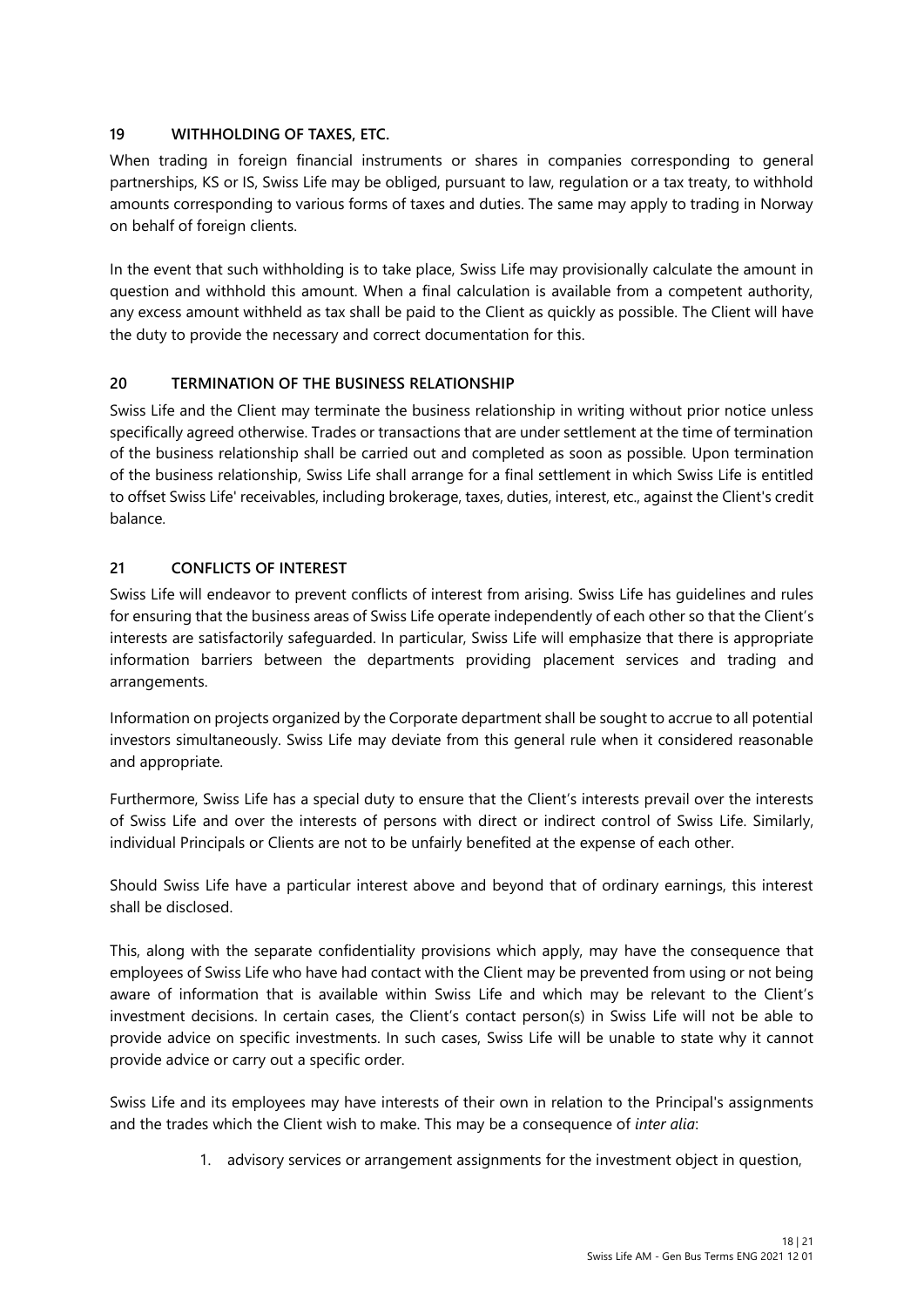- 2. the provision of guarantees or participation in underwriting syndicates,
- 3. advisory services and the execution of orders for other clients,
- 4. unpublished investment recommendations (analyses) prepared by Swiss Life,
- 5. the employees' own investments.

### **22 PROVISION OF SECURITY**

Swiss Life is a member of the Norwegian Investor Compensation Scheme pursuant to the STA.

The Compensation Scheme provides compensation for claims which are due to its members' inability to repay money or hand back financial instruments/shares in KS, ANS, IS and similar entities that are safe kept, administered and managed by the members in connection with the performance of investment services and/or certain additional services. Each Client is covered for up to NOK 200,000.

The security does not cover claims arising from transactions subject to a legally enforceable criminal conviction on money laundering or clients responsible for or have benefited from circumstances that affect Swiss Life, when such circumstances have caused Swiss Life' financial difficulties or contributed to a worsening of Swiss Life' financial situation.

Nor does the scheme cover claims from financial institutions, credit institutions, insurance companies, investment firms, securities funds and other collective management undertakings, pension institutions and pension funds, or from any of the companies in the same group as Swiss Life.

### **23 ANTI MONEY LAUNDERING MEASURES**

When establishing a business relationship the Client shall, through a client due diligence, document their identity and specify and document any beneficial owners or powers of attorney or authority to represent others so that Swiss Life can meet its obligations pursuant to the at any time applicable rules resulting from measures against money laundering and terrorist financing.

The Client is aware that Swiss Life is or may be obligated to provide public authorities with all relevant information related to the relationship with the client or individual transactions. This may happen without the client being informed that such information has been provided.

# **24 DUTY TO PROVIDE INFORMATION TO THE AUTHORITIES, COMPLAINTS BODIES AND OTHERS.**

Swiss Life will, regardless of any statutory confidentiality, provide information about the Client, the Clients transactions, the balance of the client account etc. to the public authorities requesting such pursuant to applicable law.

The Client is deemed to have consented that the information that is subject to confidentiality may also be given to those market places, clearing houses, complaints bodies etc. that so requests pursuant to applicable law, regulations or other rules stipulated of these bodies.

### **25 OUTSOURCING**

Swiss Life may have outsourced services to a third party.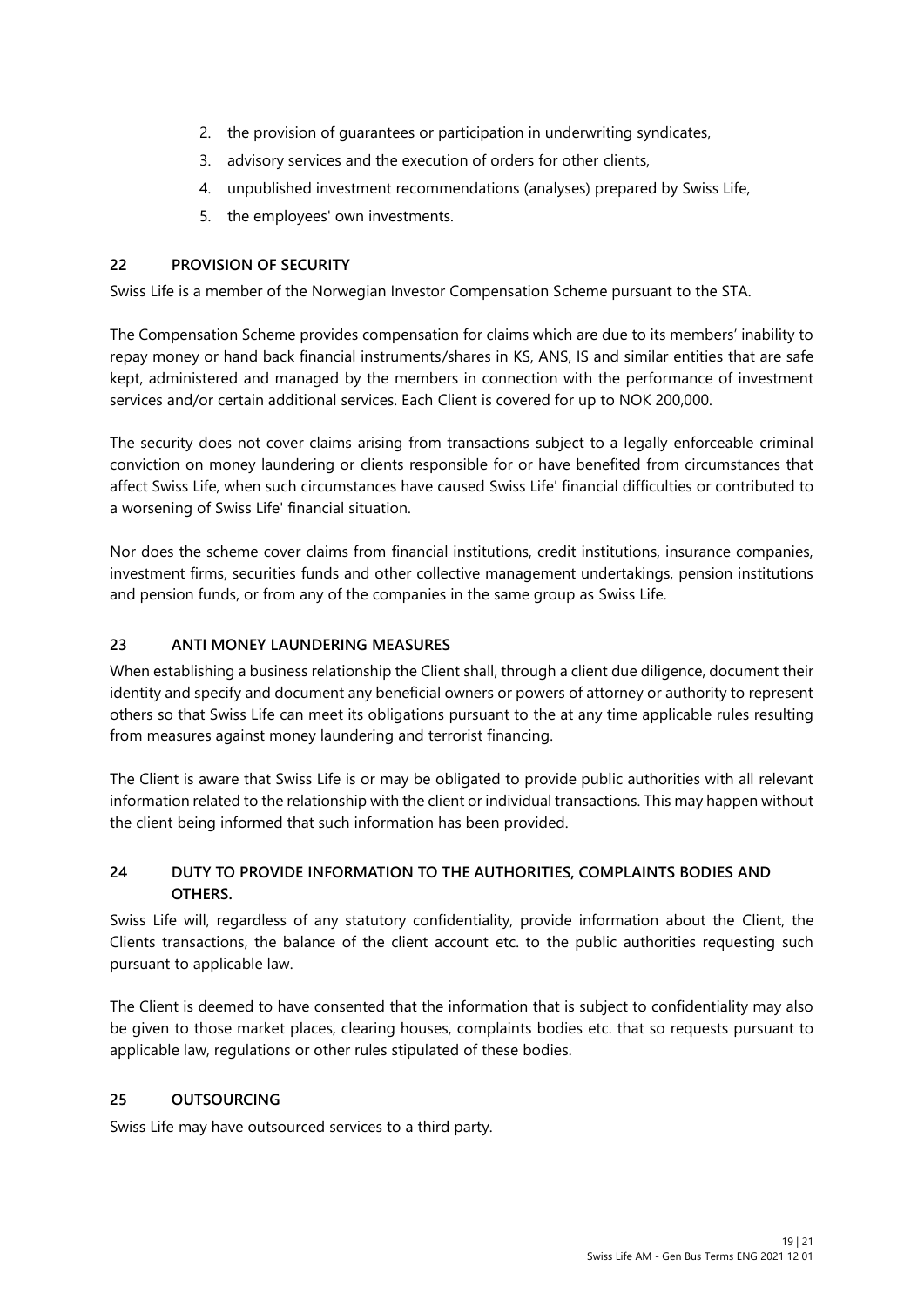### **26 AMENDMENTS**

Swiss Life reserves the right to amend the Business Terms. Any amendments take effect from the date when they are published at the Swiss Life website [link](https://no.swisslife-am.com/en/home/footer/policies-legal-entities.html). In case there are significant amendments in the guidelines for execution of orders, the Client will be notified in writing. The Client is regarded as having agreed to receive notification of amendments by e-mail if the Client has informed Swiss Life of his/her e-mail address. Amendments will not have any effect on orders, trades, transactions, etc., that are entered into or completed prior to the date when the amendments are notified unless the amendments are due to amendments of laws or orders from the courts or public authorities.

# **27 NOTIFICATIONS AND AUTHORIZATIONS**

The Client's written notifications are to be sent by letter, e-mail or, subject to agreement, by other forms of electronic communication.

The Client may communicate with the Company in Norwegian or English, cf. section 31.

To the extent that the Client knows or ought to know which entity in Swiss Life that is the proper recipient, the notification must be sent to the entity in question and, if it is not, is not to be regarded as having been received by Swiss Life.

When establishing the business relationship, the Client shall notify Swiss Life of his personal ID number/organization number, address, telephone and fax number, any electronic addresses and any authorized representatives. The same applies to bank accounts and securities accounts in the VPS or other corresponding register. Any changes are to be notified to Swiss Life immediately.

### **28 INTERPRETATION**

In case of any conflict with legislation that may be waived by agreement, the Business Terms shall prevail.

Should there be a reference to legislation, other regulations or these terms and conditions, this shall be understood to be a reference to the prevailing legislation, regulations and terms and conditions.

With respect to relationship between the Business Terms and other agreements entered into between Swiss Life and the Client, see section 3.

#### **29 CLIENT COMPLAINTS**

The Client may deliver formal complaints to the Company. The Client must specify that a formal complaint is delivered. Swiss Life procedures for Complaints handling is posted on the Company's website.

Foreign Clients, including Norwegians residing abroad, who may claim to be protected by local laws and regulations from legal actions, waive this right to be protected from legal actions from Swiss Life, unless it is violation of local laws and regulations.

#### **30 PROCESSING OF PERSONAL DATA**

The Company will process personal data as part of the business relationship and in accordance with applicable laws and regulations. The purpose of the processing of personal data is to honor the obligations and requirements entered into in the Client Agreements, administration, settlement and invoicing, and marketing of Swiss Life products and services.